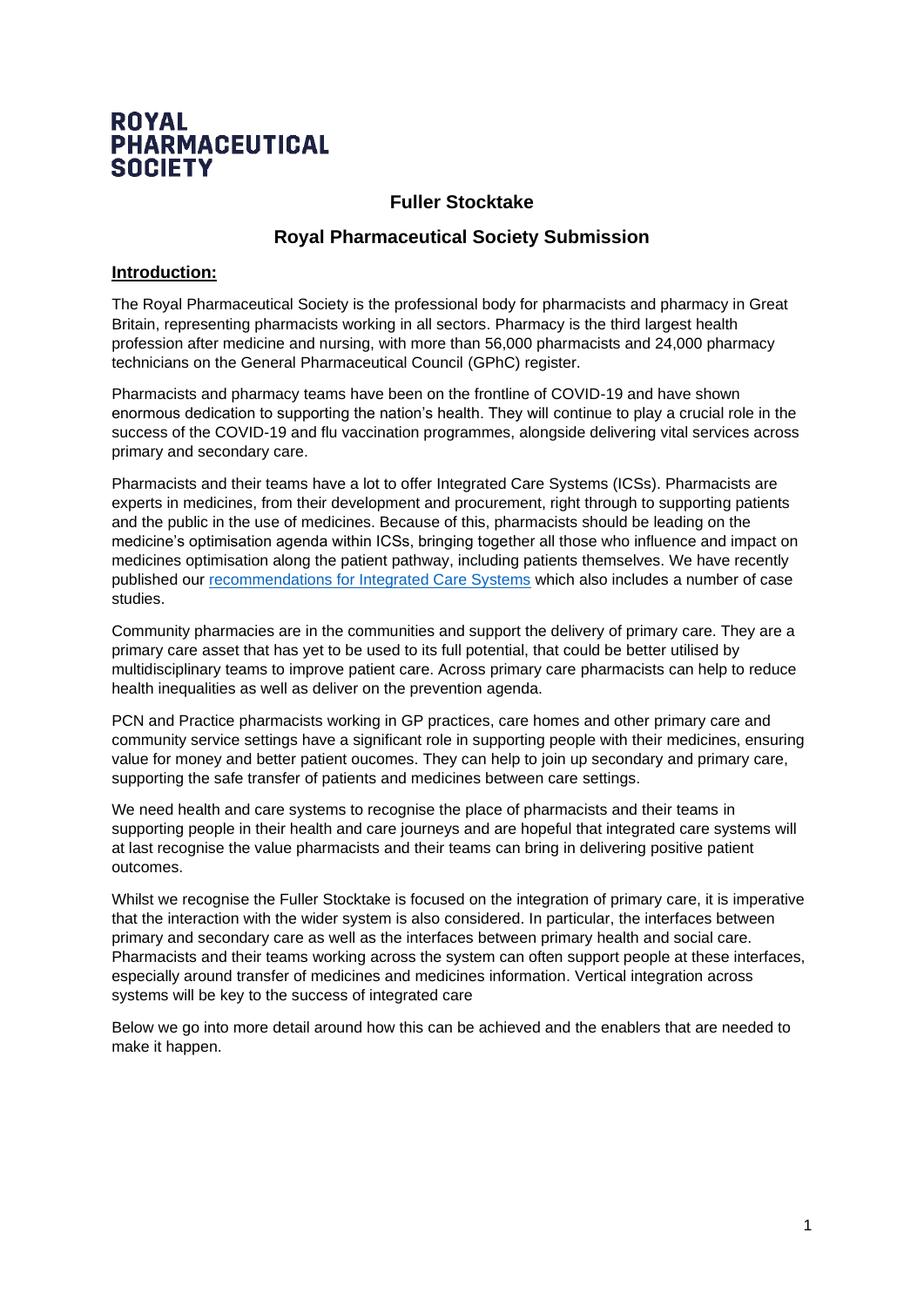## **1. Workforce and Leadership**

#### **RPS view:**

1

*Leadership:* We were pleased to see the announcement that every ICS will have a community pharmacy clinical lead. These pharmacists need to be adequately resourced and supported so they can effectively undertake this role, including being provided with the time to build their local networks and develop their leadership skills. There is also a need for investment to support community pharmacy PCN Leads to work with clinical directors and others in their PCN to improve team working and collaboration to the benefit of patients within primary care. From a Professional Leadership Body perspective we recommend that these individuals are supported to undergo RPS credentialing at a 'consultant-level'. This would provide them with a clear professional development programme within this role and act as an assurance of standardisation of individuals undertaking this role.

It is critical that every ICS has an Executive Level Director of Pharmacy or Chief Pharmacist, in addition to the community pharmacy clinical lead, who will play a key role in developing a systemwide vision for medicines optimisation and supporting workforce planning. This individual will need to be supported to develop system wide pharmacy networks to develop a shared purpose and vision for the profession as well as to work with the wider system to develop a system-wide vision for medicines optimisation, ensuring the safe use of, and best value for, medicines across systems. The strategic plan for medicines and pharmacy, sometimes called the Integrated Pharmacy and Medicines Optimisation (IPMO) transformation plan, will ensure access to medicines, maximising patient outcomes, medicines sustainability and efficiency, while ensuring safe prescribing and best use of medicines.

Medicines are the most common intervention in primary and secondary healthcare<sup>1</sup> and form a key component of all care pathways. The delivery of medicines priorities within an ICS requires close system working to benefit patients and communities. Multi-professional clinical and care leadership will enable excellent patient outcomes from medicines use and the pharmacy workforce. Pharmacists are experts in medicines and their use and should be available at all points in the patient pathway where medicines are procured, prescribed, optimised, dispensed and supplied, as well as being there to support the person taking the medicine. Involving pharmacists and pharmacy teams more in the optimisation of medicines for individuals will lead to better outcomes for patients and better value for the wider system. This needs to link to and be supported by the national work at NHSE/I on the systemisation of medicines optimisation.

There needs to be a strong voice for primary care at system leadership and place-based levels. This must take place through critical leadership roles including pharmacy, clinical directors, teams across Primary Care Networks (PCNs) who build partnerships in neighbourhoods spanning pharmacy, general practice, community and mental health care, social care, dentistry, optometry and the voluntary sector. There is a need to ensure meaningful engagement and inclusive approaches to decision making across ICS and place-based care that impacts on the pharmacy workforce.

**EXAMPLE:** See Case Study one in RPS Recommendations and Case Studies for Integrated Care [Systems](https://www.rpharms.com/england/nhs-transformation/ics-recommendations)

https://www.nice.org.uk/guidance/ng5/chapter/introduction#:~:text=Medicines%20prevent%2C%20tre at%20or%20manage,Organization's%20world%20health%20report%202003).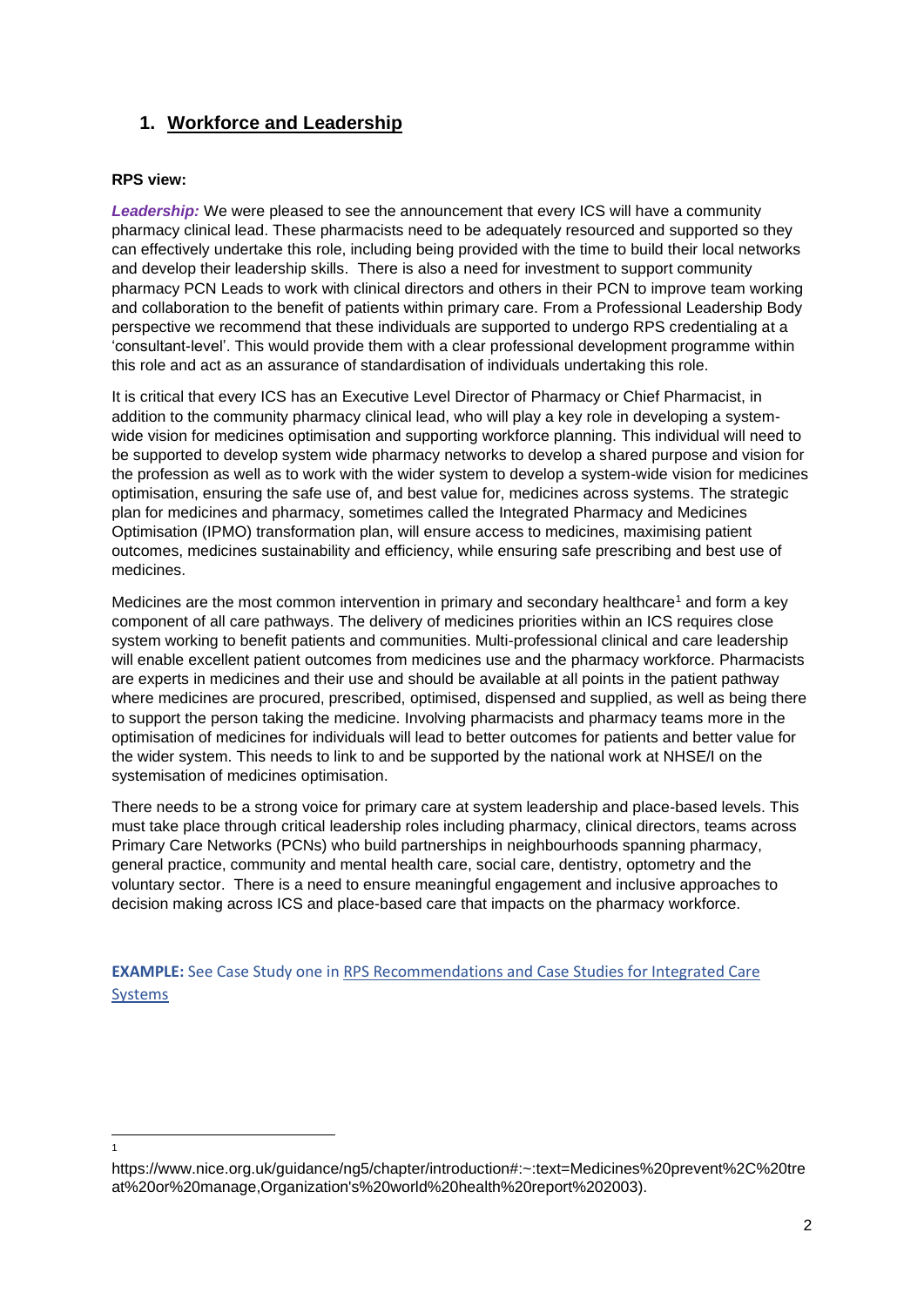#### **What is needed:**

- Director of Pharmacy and Medicines Optimisation or Chief Pharmacist lead at the executive level of an ICS to lead on medicines optimisation (see section below under governance) and be a wider professional lead for pharmacy.
- Pharmacy leads at PCN level to ensure integration of all elements of pharmacy primary care and to deliver the multidisciplinary clinical leadership ambitions of the NHS. This must be accompanied by protected or funded time for provision of the leadership
- Systematic engagement between ICS and PCN leads
- Funded community pharmacy PCN leadership posts
- All pharmacist leadership posts to be encouraged to undergo RPS credentialing to support them in their roles and provide assurance of quality

*Pharmacy Workforce:* Pharmacists are the third largest healthcare profession in England and can contribute more to health and care within and across systems if they were better integrated and supported into these systems.

Workforce data is critical to workforce planning. To effectively undertake workforce planning you need to collate transparent data around current roles and services which make up the current workforce activity. Data should include workforce establishment, vacancy rates / turnover broken down by grades / roles, sector and geography. These data are required to provide the bigger picture alongside further information such as reasons for leaving roles, age profiles and equality, diversity and inclusion metrics. These data should then be used to inform future workforce models and what workforce will be required to deliver it. This data will be required across the whole ICS and for all the health and social care workforce.

It would also be useful to understand what amount of time the workforce can spend on different aspects of their jobs such as clinical care, leadership / management, education or research. This will be really important to quantify, for example, to current clinical supervision capacity in primary care to support pre-and post-reg pharmacy education reform. It is important that pharmacists in primary care are given time to work across all these domains, and not just focus on the clinical aspects of their role.

ICSs need to understand the health and care needs of their population and then ensure they have the right skill mix and representation, in all parts of the system, to meet those needs and deliver the best population health outcomes.

ICS workforce plans should consider the essential core roles and responsibility that must be delivered across all sectors of pharmacy to ensure a consistent level of service for the public. Investment is needed to train new pharmacy staff and upskill existing members of the team, matching skills to tasks. Career pathways, supported by credentialing, should continue to be developed and adopted to make all roles more attractive and rewarding, allowing all staff to develop and work to the top of their competence and ability*.* RPS will soon have a full pathway for primary care specialist pharmacists in existence from Post-reg Foundation (including independent prescribing) to Core Advanced to Advanced specialist in primary care and finally to Consutlant (in primary care).This existing career pathway should be adopted to support pharmacist development across all areas of practice.

Healthcare professionals also need to be supported to have the capacity to undertake protected learning time which could cover a range of activities such as:

- Engaging with continuous professional development to keep abreast of innovation and practice
- Undertaking learning and reflection as part of regulatory revalidation
- Undertaking and recording learning activities, including Supervised Learning Events and reflection, as part of RPS post-registration curricula
- Building evidence of their learning in their e-portfolio against RPS post-registration curricula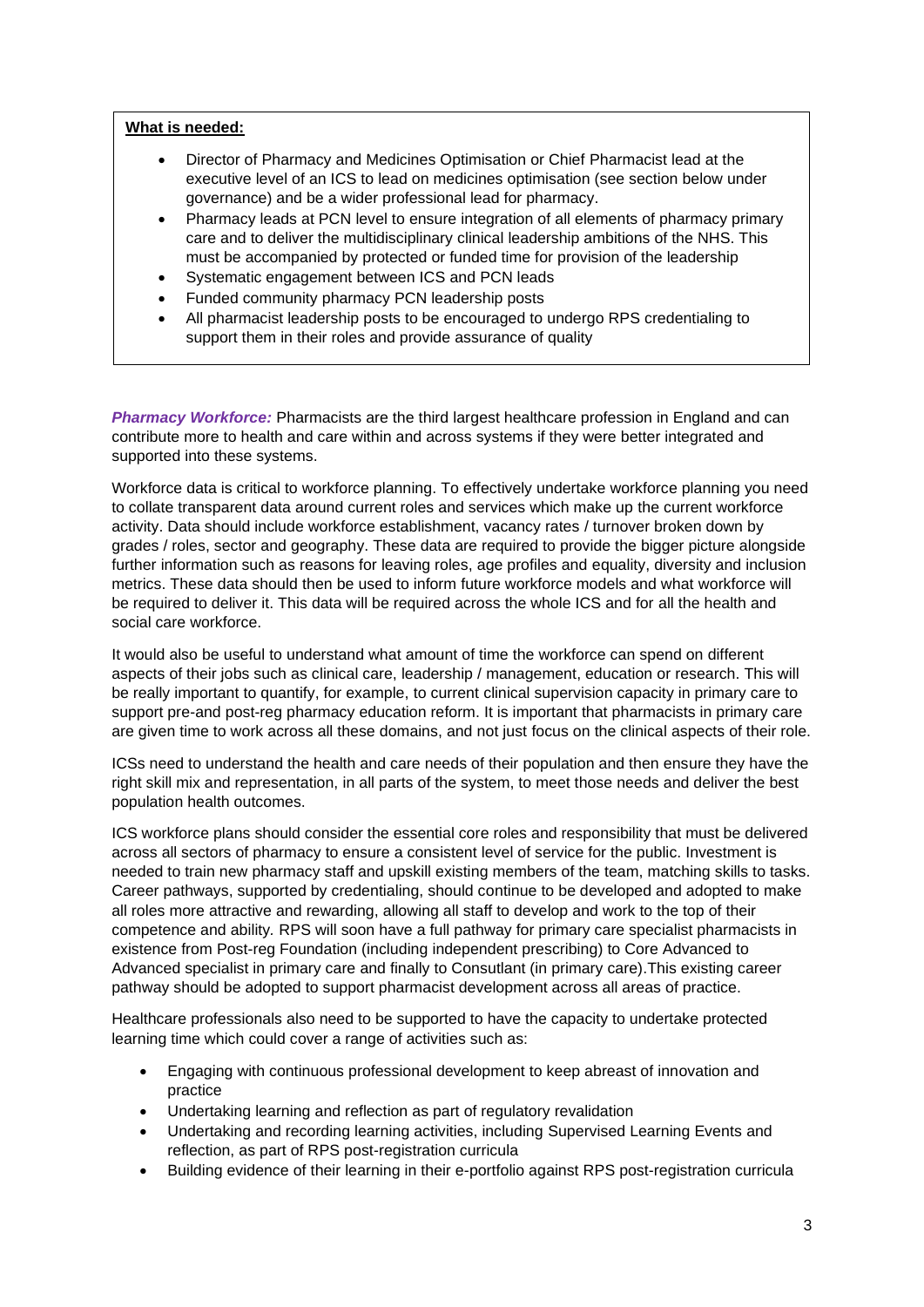- Supporting others with their learning, both from pharmacy and the wider MDT, by observing and giving feedback on their practice
- Undertaking educational and practice supervision
- Assessing others' credentialing portfolios

There needs to be equity across professions in the support for protected learning time in order to support staff wellbeing, retention and recruitment into the pharmacy profession. Pharmacists undertaking their career development pathway will also need time and support to develop their leadership/management and research capabilities. In terms of research, ICS's need to consider how they will support individuals to develop research capability and undertake practice-based research,for example, engaging with local universities to develop these research links.

Pharmacists are increasingly working as part of multidisciplinary teams across primary care. Community pharmacy is evolving with the provision of more clinical services and further integration into the NHS and from 2026 all pharmacist graduates will be qualified as independent prescribers. This provides huge opportunities to use these skills within the primary care workforce and this needs to be considered now to enable the upcoming graduates to undertake roles that make full use of their prescribing qualification, The infrastructure around clinical supervision, the access to appropriate support in continuous developing clinical assessment skills, the mentoring capacity, and the opportunity for all pharmacist graduates to actually use their qualification, both in terms of clinical services, and in terms of the senior support that all new starters need to grow in confidence need to be considered and systems and processes put in place to support them, including in the community pharmacy setting.

#### **EXAMPLE: Community Pharmacist Prescribers in Wales.**

The vision in Wales is to ensure patients can access an independent prescriber in every community pharmacy in Wales by 2030. This is being supported by government funding. Data from July 2021 showed that during the previous year over 16,000 patient consultations had been undertaken across the community pharmacy network. There was growth in prescribing services for acute conditions, medicines withdrawal and contraception via community pharmacist prescribing services<sup>2</sup>.

As local workforce strategies are developed, they need to take into account how they can support and harness the skills of pharmacist independent prescribers in clinical care, including: investment in training, both for new and existing workforce, access to supervisors, protected learning and development time, alignment with commissioning of services to make best use of independent prescribers across care settings, supported by appropriate prescribing budgets in community pharmacy.

Pharmacists working in all care settings need to have recognised structured career pathways so they can visualise and undertake this progression.The role of PCNs pharmacists is a developing field with no clear vision or support structure in place. Support structures that enable senior/experienced pharmacists to support "junior" pharmacists' need to be developed. There is also a need for reassurance to the current PCN workforce that they will remain part of the team even if funding streams are changed.

The role of pharmacists, in all areas of practice, will be even more important as we move towards individualised treatments in the field of gene therapies, advanced therapies and point of care manufacture. Pharmacists, supported by pharmacy technicians, will be central to providing the technical, logistical and governance expertise for these innovative products. Recognition of the

 $\overline{2}$ 

https://www.rpharms.com/Portals/0/RPS%20image%20library/Graphics/IP%20Workstream%20Infogr aphic%20V6%20(002)%202.jpg?ver=moUMB54-fIy92QYBTyliEQ%3d%3d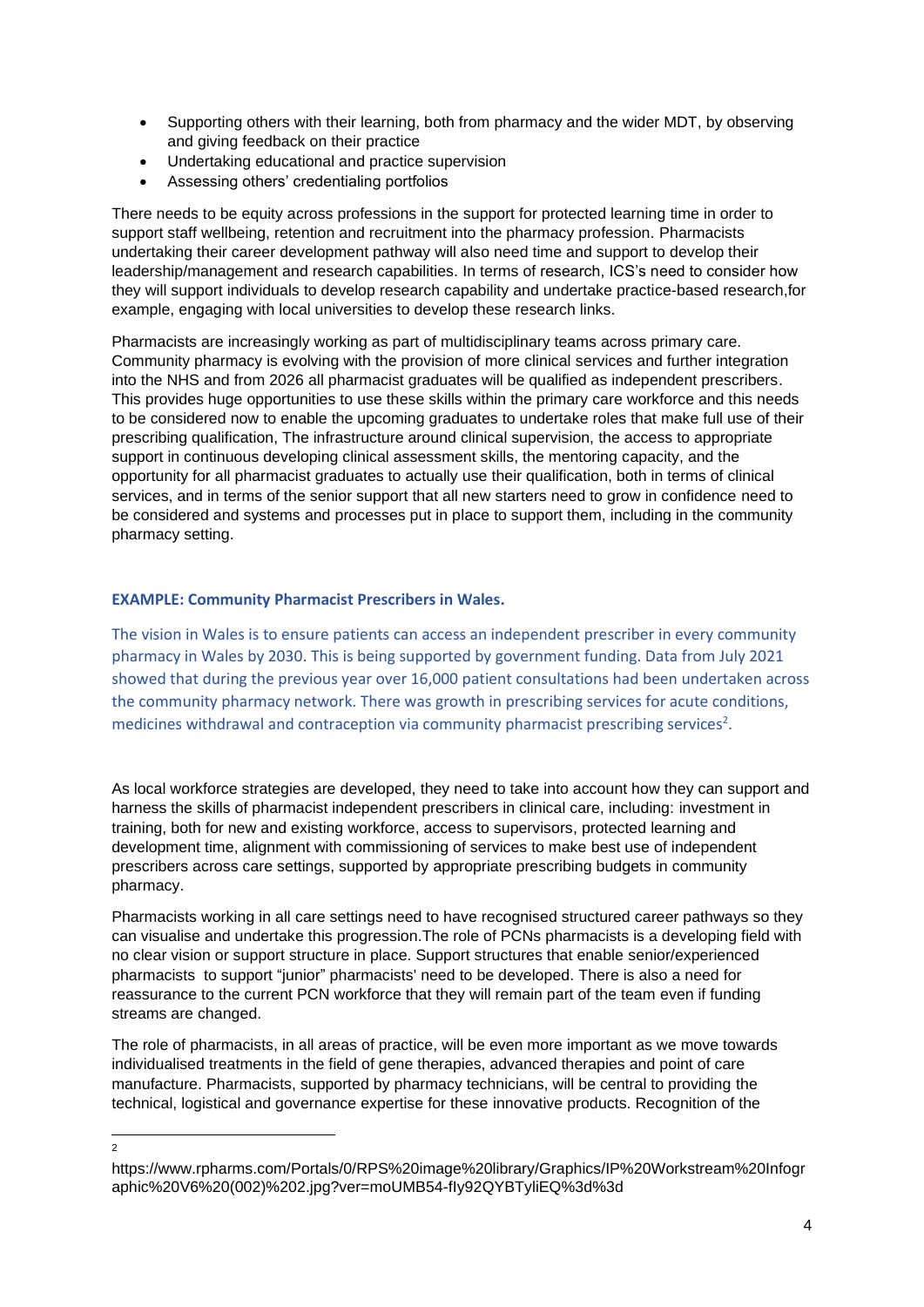workforce needed, as treatments and technologies advance, should be a key part of the development of ICSs.

ICSs will need to develop a multi-year workforce strategy in partnership with all their partners across all care settings. All elements of the primary care workforce, including pharmacy, will be key to this strategy and must be included in its development.

Pharmacists, like other professionals, should be supported to have a 'one workforce' approach which enables them to work across care settings, particularly in a clinician's early years, but also enables the development of specialists who will work across a patient pathway in the future. This approach is supported by the RPS credentialing model. Funding for the workforce should be attached to the trainee and follow them through the system, and recognise the need to fund supervisors for their time to develop the upcoming workforce.

Pharmacists must have equal access to professional clinical leadership development opportunities and support for talent generation and future pharmacy leadership. This should apply to those who provide services to NHS patients and the public, as well as those directly employed by the NHS. Identification of any future or aspiring leadership programmes should be open to all of the pharmacy workforce.

To support the development of multidisciplinary teams, training across all areas of practice / sectors should be encouraged and potentially incentivised. Pharmacists should be enabled and supported to have portfolio careers, using their skills, knowledge and expertise across systems.

In terms of the primary care workforce, issues have been raised around the responsibility for employment of staff in primary care (federations, ARRS roles etc) and the fact that sometimes primary care staff do not feel part of the team and are not integrated into the local team. The recent King's Fund report<sup>3</sup> showed a lack of shared understanding about the purpose or potential contribution of the ARRS roles, combined with an overall ambiguity about what multidisciplinary working would mean for GPs. It further stated that successful implementation of the scheme requires extensive cultural, organisational and leadership development skills that are not easily accessible to PCNs.

When considering the pharmacy workforce a theme that should also be running throughout is to ensure there is fair and equal access to development and career progression across all backgrounds and abilities. Creating a culture of belonging and ensuring diversity and representation across of all levels has been demonstrated to have a positive impact on the services delivered to patients and the public particularly in reducing health inequalities

**EXAMPLE**: See Case Study 2 i[n RPS Recommendations and Case Studies for Integrated Care Systems](https://www.rpharms.com/england/nhs-transformation/ics-recommendations)

<sup>3</sup> https://www.kingsfund.org.uk/publications/integrating-additional-roles-into-primary-care-networks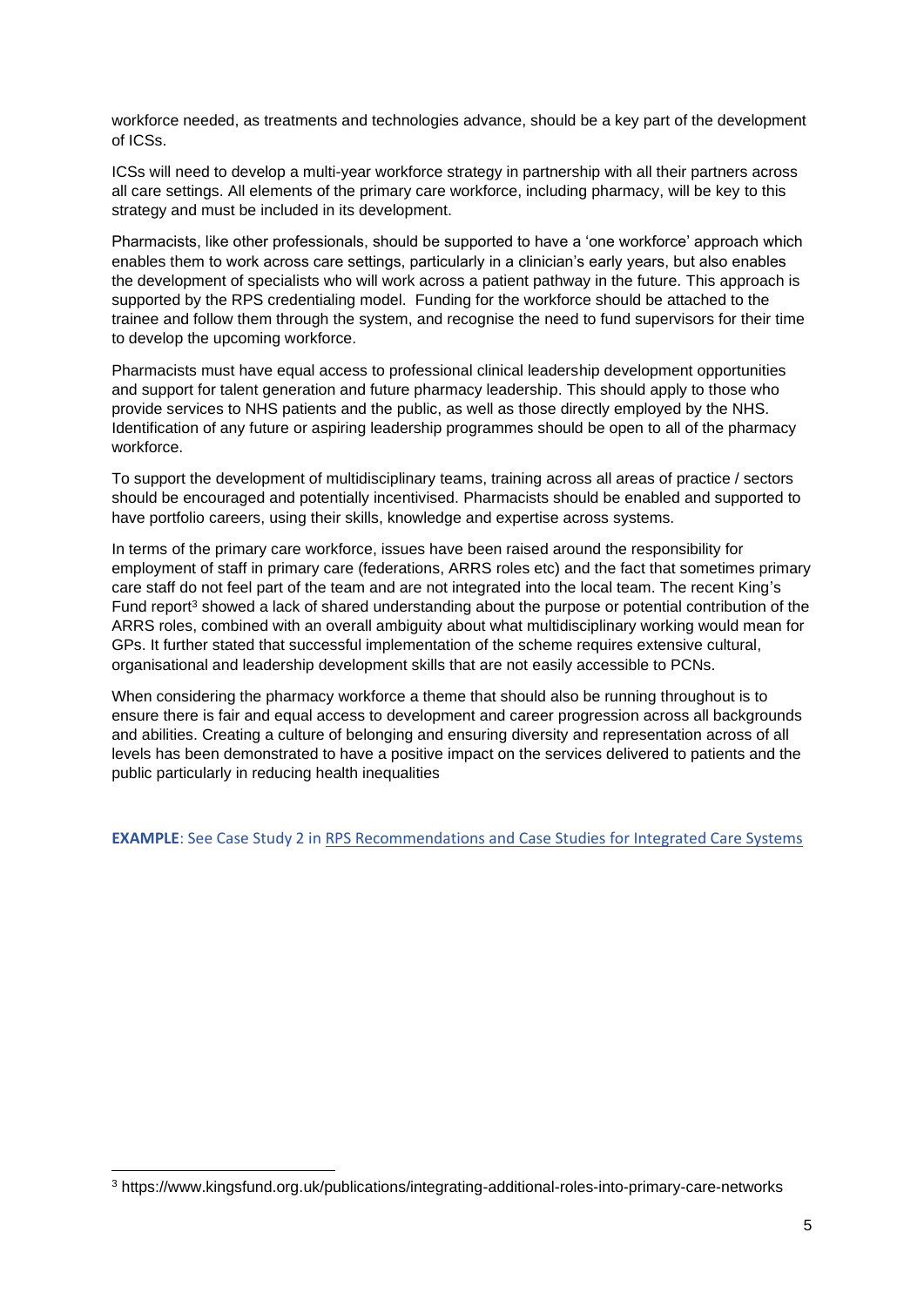#### **What is needed:**

- Better data collection around the pharmacy workforce to inform workforce plans
- Pharmacy, across all care settings, to be included in workforce plans
- Investment to develop and educate the pharmacy workforce to support them to practise at the top of their license
- Pharmacists to have access to protected learning time in line with other professions
- Develop process and structures to support pharmacist prescribers to practise in all care settings, including clinical supervision Career development plans for pharmacists working in ICSs aligned to the RPS post-registration credentialing model; and the support and supervision to engage with this
- System wide workplans aligned to the levels articulated above, with clear service alignment, job title/description and salary linked to post-reg foundation, advanced, advanced specailist and consultant levels for pharmacists

*Mental health and wellbeing:* Pharmacists, like many other professions, are suffering from high levels of burnout (89% of WWB survey respondents). Our latest Mental Health and Wellbeing Survey with independent charity Pharmacist Support, published in December 2021, showed that burnout remains a key issue facing the workforce, with 33% of respondents considering leaving their current role and 32% considering leaving the profession. All staff providing services to the NHS, whether directly employed by the NHS or contracted to provide services to the NHS, need to be supported in terms of their mental health and wellbeing. In the past, community pharmacists have not been recognised as part of the wider NHS team / family and it is only through the recognition of the services they provided during the pandemic that they are now included in Workforce Wellbeing support provided at a national level. It is important that pharmacists and their teams have equity of access to occupational health and the 'NHS People Plan' offers.

Like most professionals, pharmacists have been working long hours and under high pressure, particularly during the pandemic. As ICSs develop, they need to recognise the pressure pharmacists are under and ensure that workforce plans include developing the right environments that enable the workforce to flourish. Enablers such as protected learning time, rest breaks, adequate staffing levels, and flexible working all need to be taken into consideration. Support for personal development and clinical supervision will help to develop leaders of the future that understand all the elements of a system. The culture and workplace environment need to be conducive to good mental health and wellbeing of the people who work there.

Equally, pharmacists and their teams in all care settings need to be seen as part of the wider NHS team. Community pharmacy is often seen as periphery to the NHS, and yet has so much to offer. All parts of primary care, and the wider system, need to feel included and like they belong, and have a say, in the development of their ICS.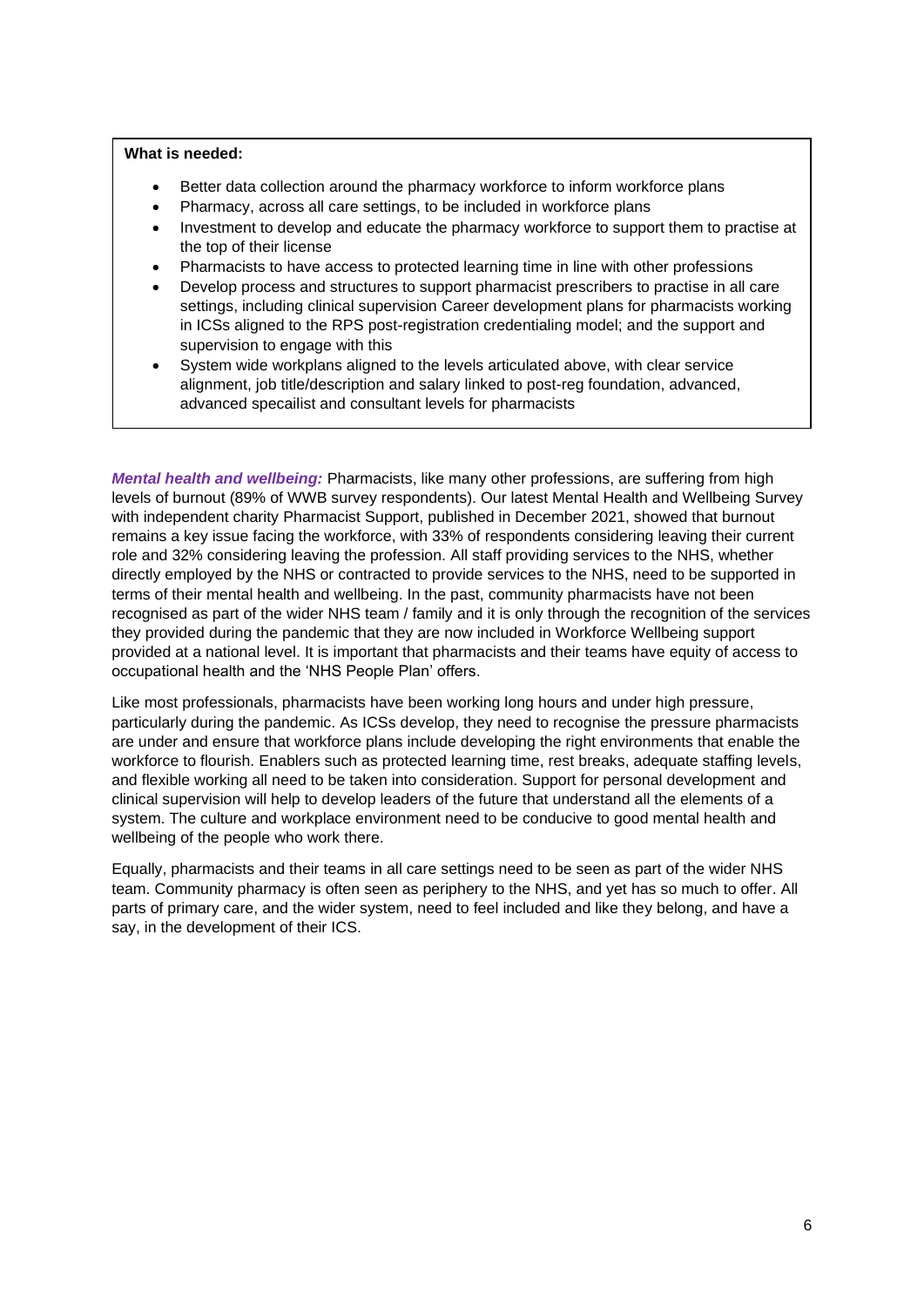Abuse of health and care staff by members of the public should never be tolerated. Throughout the pandemic, community pharmacies in particular have seen higher than average levels of abuse. ICSs need to do everything they can to protect their staff from such abuse.

#### **What is needed**

- Continue to include pharmacists and their teams in access to nationally funded mental health and wellbeing support including occupational health and support services
- Work with employers and others to ensure workplace environments are conducive to good mental health and wellbeing
- Engaging, providing information to and educating the public to reduce incidents of abuse in health and care settings
- Support for the development of local peer networks, particularly in those areas where individuals may become professionally isolated

### **2. Physical Access**

#### **RPS view:**

•

*Physical estate:* There are over 11,000 community pharmacies in England and this community asset is not currently being used to its full potential. Not only could other members of the primary care multidisciplinary team make use of this primary care estate, but it could be better utilised to provide public health services. The pharmacy environment itself, and the anonymity it offers, could provide a location that is more conducive to discussing health issues and has the ability to reach groups typically seen as 'hard to engage', for whom visiting a GP surgery may be an intimidating experience. Community pharmacy, as a primary care asset, needs to be considered in the wider management of primary care estate.

PCNs do not currently have enough physical estate to support the integration of the ARRS roles and to enable fully functioning multidisciplinary team working. How truly integrated multidisciplinary teams in primary care function needs to be considered when looking at what physical estate is needed to support the services and care they provide. Failure to invest in health infrastructure risks having a further negative impact on the recruitment and retention of primary care staff. Research by the Picker Institute highlights NHS staff views that efficiency, recruitment, communication and job satisfaction, all fundamental issues for the NHS workforce, are importantly affected by the design of their workplaces. Investing in improved infrastructure for the NHS workforce is not only an investment in helping them to deliver to their full potential, but in creating working environments which make staff feel valued.

Over the next few years, the way in which prescriptions are dispensed is likely to change and hub and spoke arrangements are currently being consulted on. There is the potential that new arrangements could release more physical space within the community pharmacy. There is the opportunity to develop more consulting rooms within community pharmacies for the management of low-acuity conditions and provision of more vaccinations. Greater involvement in the management of long term conditions and also potentially providing a host location for PCN pharmacists working across the system.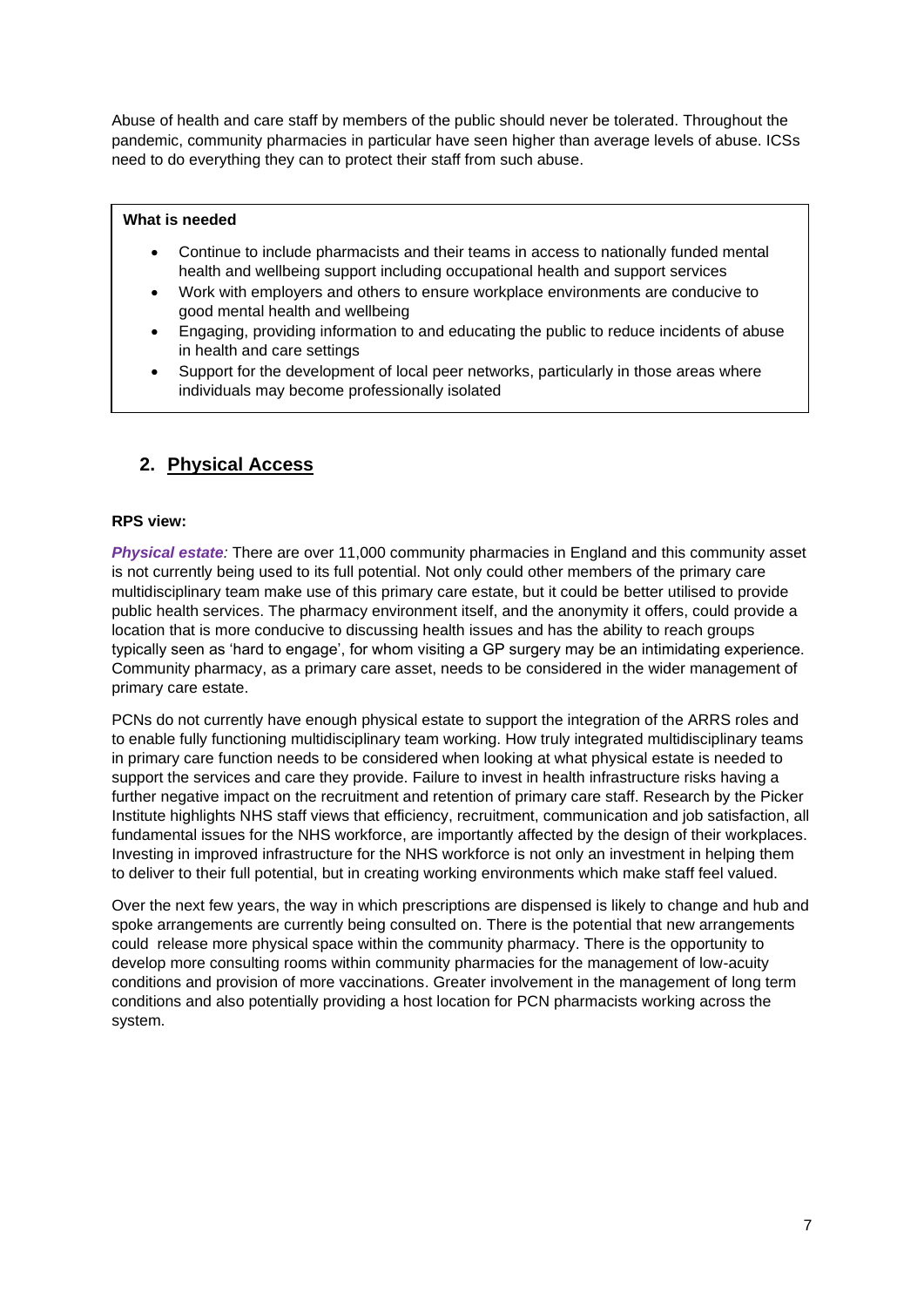During the pandemic, vaccination services were taken outside of traditional primary care providers and delivered in a variety of different settings such as religious venues, community venues etc. This model and approach to delivery of services should be further explored and could also have a positive impact on reducing health inequalities by taking services out to those who need them.

#### **What is needed:**

- Make better use of all primary care estate including community pharmacies, and ensure it meets the need of integrated multidisciplinary primary care teams
- Ensure all members of the PCN team feel valued by having dedicated and allocated physical space and resources
- Recognise, and make best use of, the accessibility of community pharmacies and support development of the premises to better serve the local population and service needs

*Health Inequalities:* The national CORE20PLUS5 focuses on the most deprived 20% of the national population alongside 5 main health areas which includes hypertension case finding, early cancer diagnosis, chronic respiratory disease, severe mental illness and maternity. Currently, pharmacy makes significant contributions to these areas through national campaigns focusing on smoking cessation, cancer awareness and prevention and management of cardiovascular disease. It is good to see that services such as hypertension case finding and continuation of hospital intitiated smoking cessations services are part of the community pharmacy contractual framework in England and an early cancer diagnosis and referral pilot is being developed.

Pharmacy teams in community and general practice are well placed to help address health inequalities given they are well established in the community and have a good understanding of the needs and challenges facing local populations. Being able to gain access to the heart of communities is central to being able to address both the causes and consequences of health inequalities in the UK. An extension to the existing role of community pharmacy teams and increased multidisciplinary teams working with PCNs should be considered to support people from underserved communities, such as some minority ethnic groups, people who are homeless or have no permanent address, and those unlikely to access other healthcare services that require making an appointment (e.g., travellers, asylum seekers, etc.). Teams also need to be supported, such as those within pharmacy teams, with the skills to understand and access data to identify the 20%. This is key in ensuring that the right populations are accessed, and services are taken to them.

Community pharmacies help mitigate health inequalities through the provision of a range of public health services, particularly primary disease prevention and management: vaccination and infection prevention; health screening and self-care; healthy lifestyle, diet and weight management; prevention, management and cessation of substance dependence; management of chronic conditions such as cardiovascular and respiratory disease, diabetes, pain; and supporting mental health and wellbeing.

Pharmacists working across all health and care settings have a role to play in addressing health inequalities. It is important that an ICS maps and understand who within their area contributes to addressing health inequalities, including specialists (such as pharmacists who are specialist in mental health, cardiovascular disease or respiratory disease), substance misuse support as well as a whole range of other services and support. System leadership needs to drive change based on data, research and evidence as significant health inequalities are apparent based in locations (place) and engagement with place based pharmacy leaders will be a crucial component to any transformation project.

Community pharmacies are in the heart of communities and they buck the inverse care law with more pharmacies in areas of higher deprivation. Overall, 89.2% of the population is estimated to have access to a community pharmacy within a 20-minute walk. For urban areas, that is 98.3% of the population, for town and fringe, 79.9% of the population, while for rural areas, 18.9% of the population. An estimated 99.8% of people from the most deprived areas live within just a 20-minute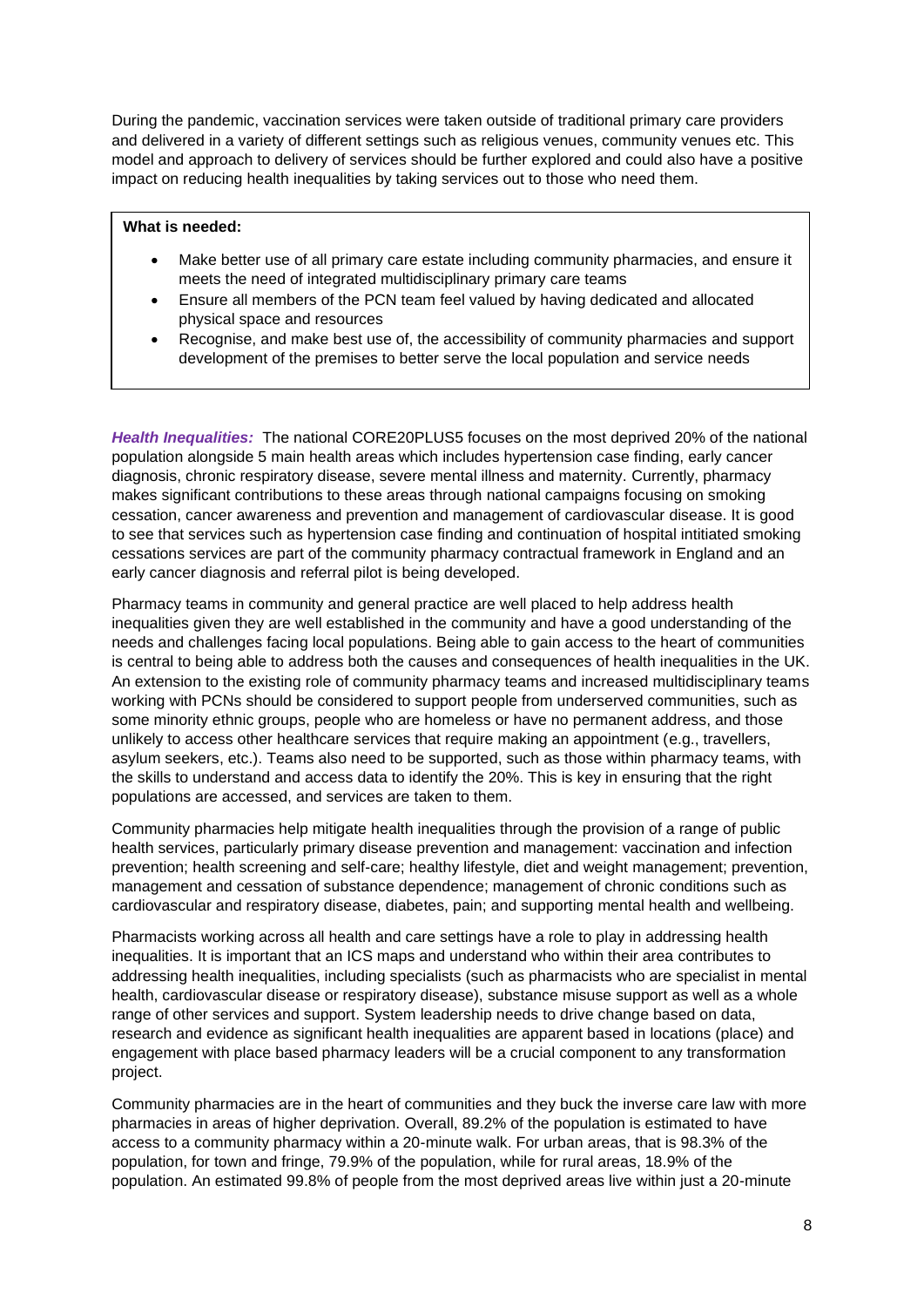walk of a community pharmacy. For areas of lowest deprivation 90.2% of the population have access to a community pharmacy within 20-minute walk. Over 1.6 million people visit a pharmacy in England every day. The often informal nature of the contact with a pharmacy means that it is possible to provide opportunistic education, advice and support for people at every stage throughout life.

There are fewer GPs in areas of deprivation<sup>4</sup>, where high levels of clinical demands are experienced, and this may contribute to health inequalities. There is a great potential for pharmacists and their teams, particularly those working closely with communities (GP/PCN pharmacists, community pharmacists care homes, etc.), to expand their role in this area. Practice pharmacists can work with their colleagues in general practice to help identify those patients who need most, those who need a moderate amount, and those who need least. They can be involved in social prescribing which facilitates greater participation of patients and citizens and support in developing health literacy and improving health and wellbeing. Some examples of how practice teams can support health inequalities can be found at

[https://www.kingsfund.org.uk/sites/default/files/field/field\\_document/health-inequalities-general](https://www.kingsfund.org.uk/sites/default/files/field/field_document/health-inequalities-general-practice-gp-inquiry-research-paper-mar11.pdf)[practice-gp-inquiry-research-paper-mar11.pdf.](https://www.kingsfund.org.uk/sites/default/files/field/field_document/health-inequalities-general-practice-gp-inquiry-research-paper-mar11.pdf)

Mechanisms to ensure that the distribution of health professionals adequately reflects clinical need should be explored, such as expanding the role of community pharmacists in deprived areas.

### **What is needed**

- Utilise the fact that community pharmacies are in deprived areas to look at different ways of providing services to these populations such as establishing them as health hubs
- Ensure pharmacists have the same opportunities as other professions to gain access to information that enables them to support population health management and approaches
- Ensure national and local priorities for primary care link explicitly to activities which contribute to the reduction in health inequalities. For example introduction to the market of new therapies –areas in the 20% will require additional support to ensure these are equally accessible to their patients.

*Public health:* There is widespread recognition of the role that pharmacists can play in improving heath. Many community pharmacists and their teams provide a range of public health services which are part of the national contract or are commissioned locally. This includes services such as stop smoking, antimicrobial resistance, substance misuse, sexual health, diet and healthy weight, cardiovascular disease (such as hypertension case finding), mental health and alcohol consumption. More information on the role of community pharmacies in public health can be found here [https://psnc.org.uk/wp-content/uploads/2021/10/Guidance-for-Commissioners-Community-](https://psnc.org.uk/wp-content/uploads/2021/10/Guidance-for-Commissioners-Community-Pharmacies-v1.0.pdf)[Pharmacies-v1.0.pdf](https://psnc.org.uk/wp-content/uploads/2021/10/Guidance-for-Commissioners-Community-Pharmacies-v1.0.pdf)

Pharmacies in primary care need to be seen as the first port of call for people who are seeking advice and support around their mental and physical health. Systems need to be put in place to enable pharmacists and their teams to support the triage of patients and ensure they are seen by the right part of the system. This needs to be supported by education and training of the public which would explain the pressures on the system and help signpost them to the right elements of the system for the care they need. A service such as the NHS Pharmacy First Scotland <sup>5</sup> service should be considered in England, including the ability to supply certain products free of charge, especially to those who live in more deprived areas. This would also help to reduce health inequalities and reduce the number of people making appointments with their GP in order to obtain a prescription for the product when they are exempt from prescription charges

<sup>4</sup> [https://www.cam.ac.uk/research/news/worsening-gp-shortages-in-disadvantaged-areas-likely-to](https://www.cam.ac.uk/research/news/worsening-gp-shortages-in-disadvantaged-areas-likely-to-widen-health-inequalities)[widen-health-inequalities](https://www.cam.ac.uk/research/news/worsening-gp-shortages-in-disadvantaged-areas-likely-to-widen-health-inequalities)

<sup>5</sup> https://www.nhsinform.scot/campaigns/nhs-pharmacy-first-scotland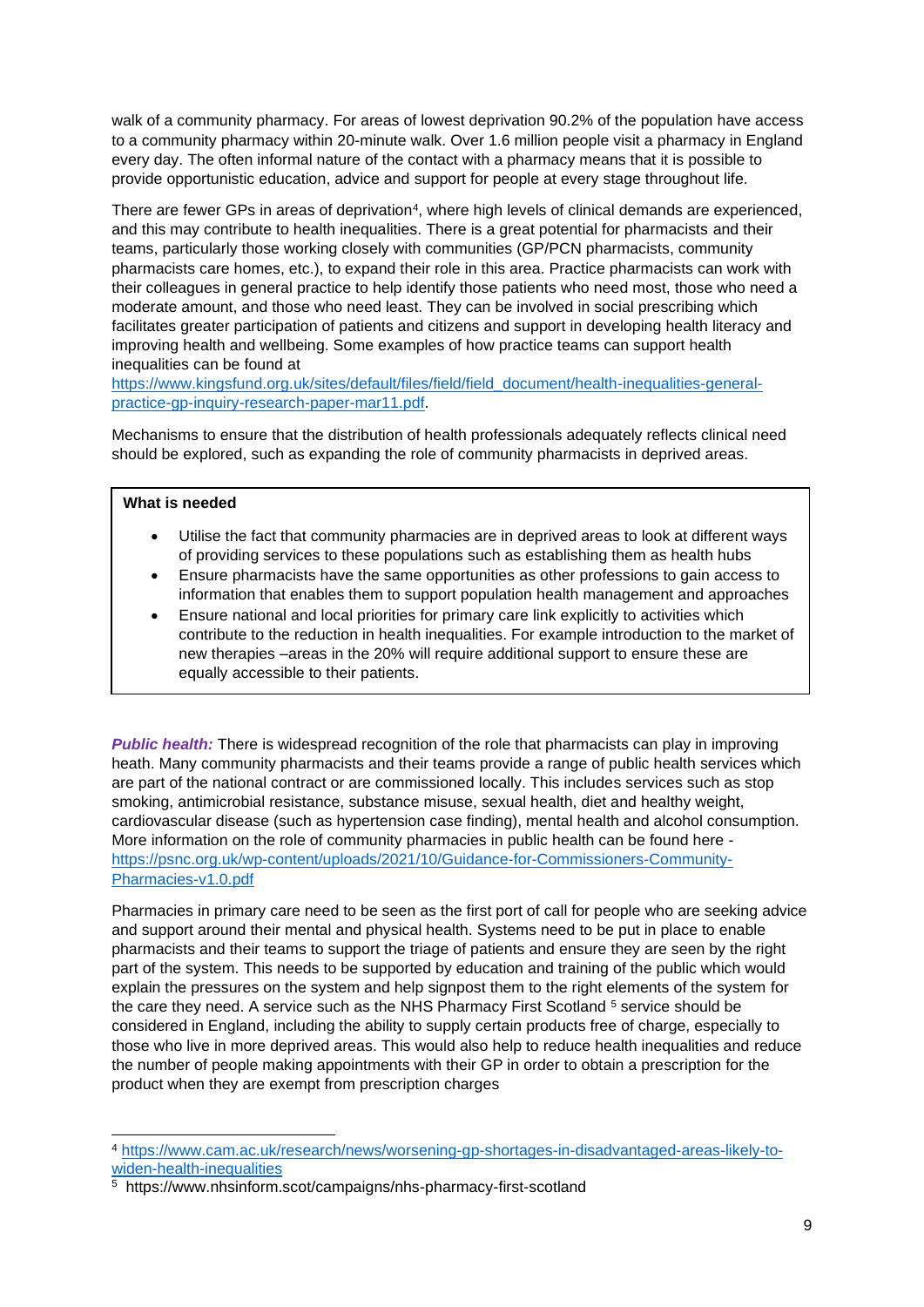#### **EXAMPLE: Pharmacy First and Pharmacy First Plus Scotland**

NHS Pharmacy First Scotland allows community pharmacies to give people expert help for treating conditions such as sore throats, earache and cold sores, along with common clinical conditions such as urinary tract infections (UTI's). Pharmacy teams offer advice, treatment or referral to other healthcare teams if required. This service helps people access the right care in the right place, without having to go to their GP practice or local Accident and Emergency Department for nonurgent treatment.

Pharmacy First Plus builds on the Pharmacy First service and is a Pharmacist Independent Prescriber (PIP) led service for patients presenting in the community pharmacy. Its purpose is to provide an easily accessible service for common clinical conditions which are beyond the scope of the standard NHS Pharmacy First Scotland service and ensures the patient receives the most appropriate and expedient care, thereby reducing the pressures on general practice and urgent care colleagues and systems<sup>6</sup>.

Community pharmacies need to be seen as one of the 'front doors' to healthcare and more needs to be done to support this. Implementation of national services such as the Community Pharmacist Consultation Service (CPCS) need to be better supported and these types of services must be better integrated into patient pathways. Community pharmacists and their teams are ideally placed to provide these minor ailment services alongside services that support the health and wellbeing of the nation. Systems need to consider the role of community pharmacy as a hub to support access to health improvement support and enable action on the wider determinants of health.

#### **EXAMPLE: Pharmacy Walk in Consultation Service in Cornwall**

Since December 2021, community pharmacies across Cornwall have been commissioned to provide a walk in consultation service to members of the public. The service is based on the national Community Pharmacy Consultation Service (CPCS) but eliminates the need for a referral to come from the GP and enables the person to go directly to the pharmacy. Since it started over 1,800 consultation have taken place for minor ailments across 77 community pharmacies. The service is continuing to be funded past the original end date of March 2022. Patient Group Directions have also been put in place to allow the supply of treatments for migaine and vaginal thrush to be made to the person at the pharmacy. Currently a business case if being developed for the ICB to consider.

More information can be found at<https://www.cornwalllpc.org/>

<sup>6</sup> https://www.communitypharmacy.scot.nhs.uk/nhs-boards/nhs-fife/pharmacy-first-plus/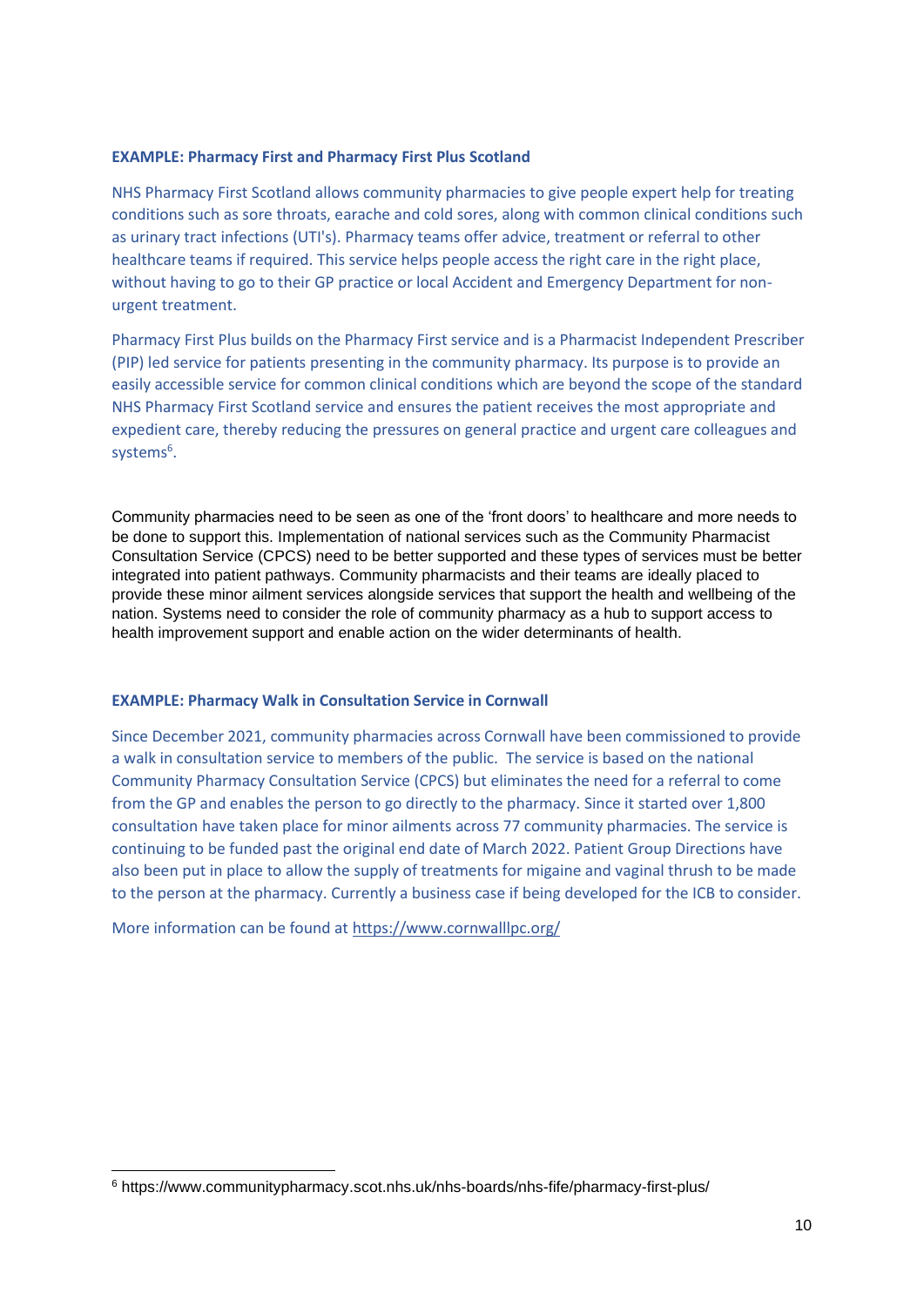Pharmacists and their teams working in primary care also play a significant role in administering vaccinations. This has been demonstrated throughout the Covid-19 pandemic with pharmacists and their teams rapidly stepping up to support the national vaccination prgramme. Community pharmacy has been providing flu vaccinations under a nationally commissioned service since September 2015 and administered almost 4.8 million flu vaccinations in 2021/22, 73% more than the 2.8 million vaccines administered last season. Community pharmacy should be considered as part of the delivery of other vaccinations such as childhood immunisations.

#### **What is needed**

- Recognise the role of community pharmacists and their teams have in providing public health services and commission these services more widely from community pharmacies
- Establish a National Pharmacy First Service across England including rapid access to antibiotics for appropriate conditions to reduce the AMR burden
- Integrate the commissioning of public health services under the ICP and ensure a consistent and high quality approach across ICS footprints and places

**Specialist Care:** Specialist care does not always need to be provided in secondary care settings. There are many examples of outreach clinics where specialists come out into the community to deliver services closer to the patient's home. We have examples where consultant pharmacists work with colleagues in primary care to upskill them and deliver enhanced services in primary care.

#### **EXAMPLE: Providing Specialist Pharmacy Support in Primary Care-the Leeds Experience**

Since 2018, Leeds Teaching Hospitals NHS Trust (LTHT) has been formally commissioned by NHS Leeds Clinical Commissioning Group (CCG) to provide specialist pharmacy support to Primary Care.

NHS Leeds CCG now directly employs consultant pharmacists for diabetes and older people whilst other consultantpharmacists for anticoagulation/ thrombosis, cardiovascular and respiratory medicine who are employed by LTHT are working part-time in Primary Care. All of these posts have a system-wide remit to improve outcomes for patients

Evaluation of some of these services has shown that this specialist support is highly valued by primary care pharmacy teams,improves their clinical practiceand results in better patient outcomes ultimately supporting people to receive the specialist pharmacy care they require close to home.

If there are enhanced skills within primary care this may negate the need to refer to secondary care for everything. Services will be able to be delilvered by advanced pharmacists in primary care which would normally be undertaken in secondary care.

RPS will soon have specialist practice credentialing available for advanced specialist primary care and also specialist mental health credential.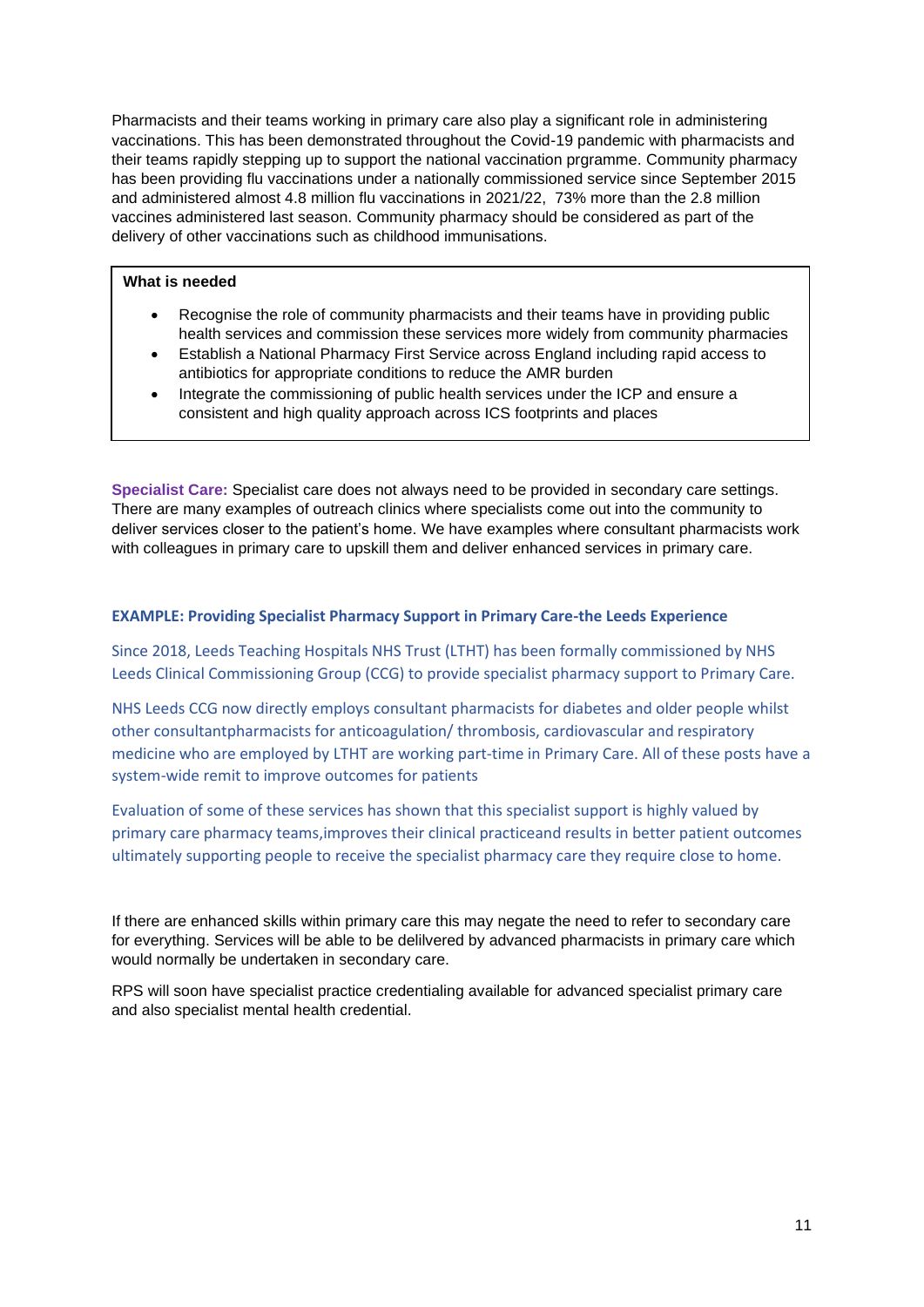In addition, being able to provide services, such as covid vaccination, outwith the pharmacy, facilitates higher uptake in the overall population. This model of service provision should also be considered for other types of services.

#### **What is needed**

- Collaboration between primary and secondary colleagues be more widespread, and the best way of delivering specialised care discussed. For example using the Discharge Medicines Service to identify and facilitate specific interventions
- Upskill the generalist workforce to provide more holistic care to populations whose needs have historically been seen as more 'specialist', e.g. mental health, learning disabilities etc

### **3. Non-Physical Access**

#### **RPS view:**

**Shared Care Records and Interoperability:** Now that we are moving from an emergency phase to a business-as-usual approach to COVID-19, it's a good time to take stock of lessons learnt during the pandemic about using data well for patient care. A coherent national data strategy is needed in order to realise the benefits of data-driven care for all citizens.

Having access to a single set of information, for all health and care staff as well as patients themselves, via a Shared Care Record (ShCR) is essential to optimising patient care. Progress in this area has been painfully slow and we would like to see the interoperability of records become a high priority for ICSs. We are aware that some localities have developed Local Health and Care records (LHCRs) and have enabled access to these records for a range of healthcare professionals, including pharmacists.This has benefitted patient care.

Pharmacists in all care settings must be able to view and write to the ShCR. A challenge to the implementation of this is the issue of legacy systems and a historical lack of data standards which makes information exchange and interoperability difficult and complex. Currently, quite often the interventions that pharmacists make are recorded in their individual systems but are unable to be shared with the wider healthcare team. This will become even more critical as all pharmacist graduates will be prescribers.

Information needs to be able to be transferred seamlessly across different parts of the system to support patient pathways. This will negate the need for patients to keep repeating information and ensure that there is one 'true' record of care. Enabling all health and care providers to be able to write to records ensures that accurate information is recorded at the point of care and negates the need to send information separately and for it to be transcribed into a patient's record with the associated risk of error.

Many people are now living with multiple long-term conditions, and from a medicine's safety perspective, it is essential to know all of the medicines a person is taking, any reasons for changes to these medicines as well as what conditions they have been diagnosed with in order to improve patient and medicines safety. The ability to see test results will also support clinical decision making across healthcare professions. Patients are often the only 'constant 'in their healthcare and currently carry the burden of information sharing between multiple medical teams and organisations The lack of joined up systems poses massive risks for medicines related harm especially in vulnerable older people e.g. 1 in 3 older people will suffer medicines-related harm after care transition. ICSs need to support transfers of care within and across care settings. The current Discharge Medicines Service goes some way to addressing the medicines issues when patients are transferred from secondary to primary care, but more needs to be done to expand and support this service. The move to Consolidated Medicines Records that pull prescribing history from multiple sources is welcomed, so at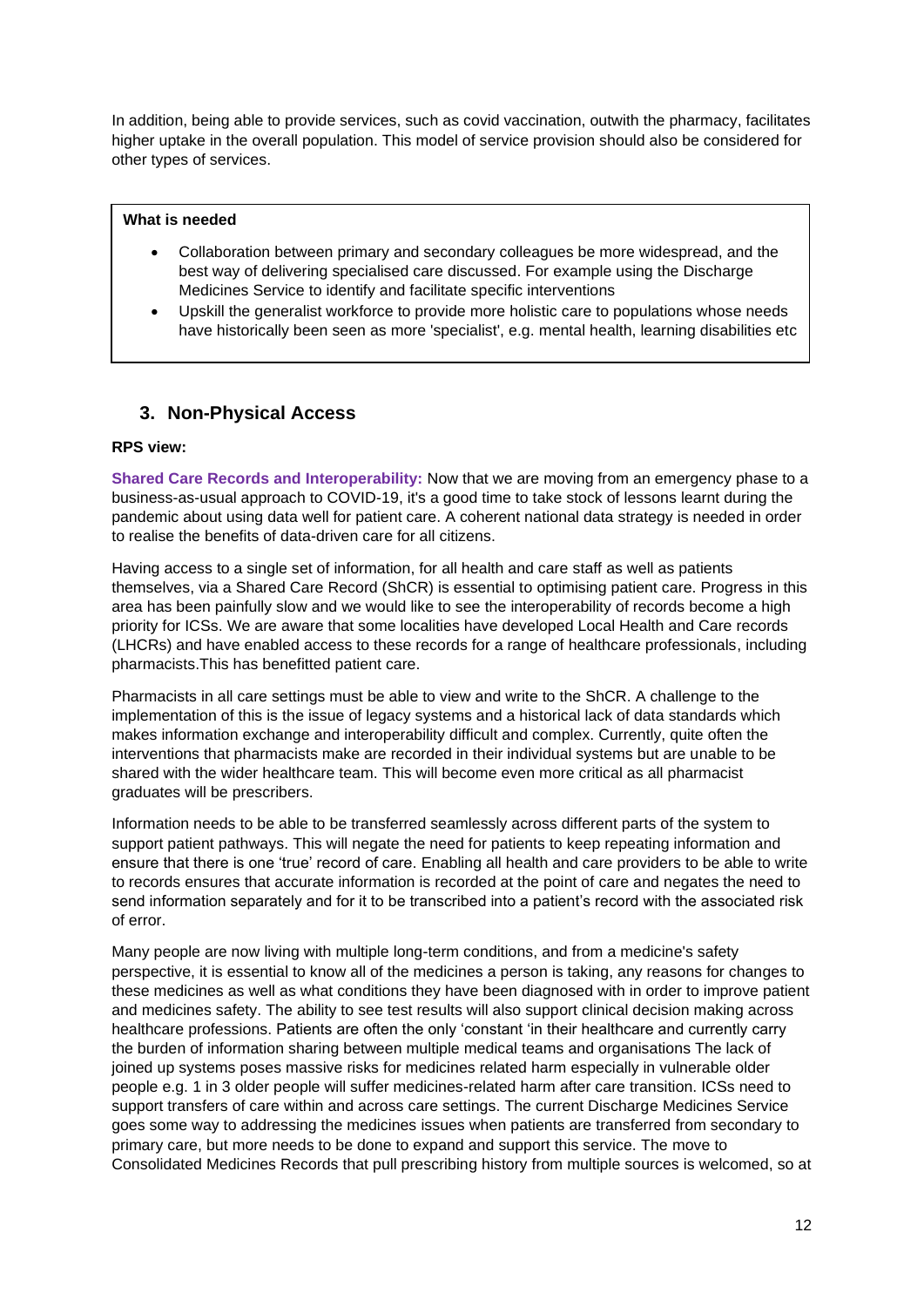the point of care all information is visible e.g. clozapine, methadone, homecare, chemo, out-patient only medicines etc.

ICS digital leads should develop digital pathways between NHS Trusts, community pharmacy and primary care adopting national interoperability standards such as the [dictionary of medicines and](https://www.nhsbsa.nhs.uk/pharmacies-gp-practices-and-appliance-contractors/dictionary-medicines-and-devices-dmd)  [devices \(dm+d\)](https://www.nhsbsa.nhs.uk/pharmacies-gp-practices-and-appliance-contractors/dictionary-medicines-and-devices-dmd) and [structured dose syntax.](https://digital.nhs.uk/developer/api-catalogue/dose-syntax-standards) Having national clinical standards that enable and support interoperability between systems will be key to delivering in this area.

It is also essential that people can be electronically referred from one care provider to another. This is currently enabled in terms of some primary care providers being able to refer patients into secondary care but many parts of the system are unable to do this. The ability to refer a patient from primary to secondary care or between different primary care providers, including social care, is vital for an integrated care system to work. When people present at a community pharmacy with symptoms that require referral, the pharmacist has few options other than the traditional route of informally referring individuals to their GP. The pharmacist may have already recognised that the patient would benefit from quick access to another health or social care professional (e.g. dietician, physiotherapist) but this would currently require onward referral from the GP. Sytems need to be put in place at national or ICS level that enable all health and care providers to make direct onward referrals, within their competencies.

Having full access to information to support care is going to be critical to pharmacists as the profession moves towards increased clinical service delivery. The ability to share information about services provided as well as access to full information to target appropriate care and support is key. In addition, bringing patients closer to their data also means opening up opportunities in the medicines space to provide additional support and guidance, whether this is in the form of apps that support medication reminders or more sophisticated tools that highlight when patients are non-compliant or miss doses leading to poor outcomes.

#### **What is needed:**

- An integrated Shared Care Record that all health and care professionals and individual patients have read and write access to in order to provide optimum outcomes for patients.
- Systems need to be able to support the transfer of care, including information about medicines, as people move between different settings and care providers
- Allow for two-way communication and for people to be referred from one provider to another.
- Enable access to budgets for pharmacist prescribers in the community
- Encourage and support full implementation of the Discharge Medicines Service

**Data collection and data driven care**: Consideration also needs to be given to the data collection burden. Data should only be collected if the use of the data has been defined and it has a purpose. Pharmacists, like many healthcare professionals, are being put under a lot of pressure to provide information some of which could be 'passively' collected, particularly so as pharmacy becomes better integrated into systems and is recognised as part of the frontline clinical delivery team.

Population health data across an area can be analysed to determine the services and support needed for the population on that area. Analysis can help to determine what can potentially be put in place to prevent certain outcomes, for example, if the population in an area has a higher than normal rate of CVD, this could be linked to smoking so smoking cessation services could be commissioned. Where community pharmacy sits within the ICS means it is in a good position to support the collection of population health data that would benefit the overall system. People accessing community pharmacies are not always particularly unwell as they may be accessing for health and wellbeing advice or a minor ailment. Data on these interactions is not currently captured or shared with the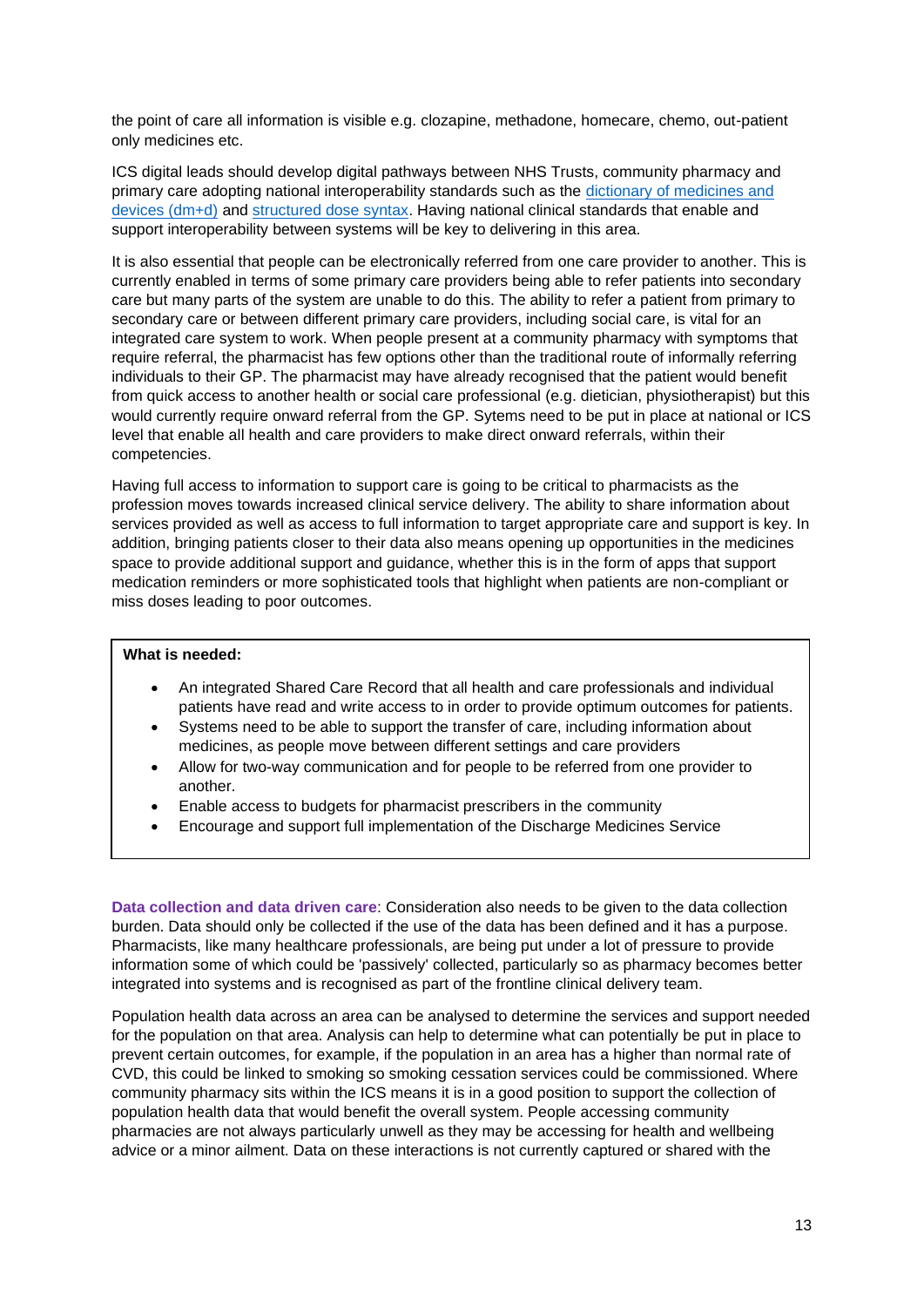wider system. This would help to build the bigger picture around the health of a local population and also capture public health interventions.

It is essential that data is collected across the system and not just from one part, such as GP practices or hospitals, as this only demonstrates a particular element of care. Data can provide opportunities to benchmark and to see if quality improvement initiatives, when implemented, have an impact on the system and patient care. Data can also be used to develop AI that can support the delivery of care and assist health and social care professionals in undertaking their practice. Over time, data analysis can help to predict the expected outcomes from a particular intervention or set of interventions. It also enables earlier interventions to be made, thereby preventing more complex interventions at a later stage.

Data can really help with exposing health inequalities, for example drilling down into population health management data to identify people living with frailty and then providing different interventions for different local populations. There is also a potential significant problem with digital exclusion, for example some older people, those with cognitive impairment, people from deprived areas and this also needs to be addressed as part of the ICS strategy.

The ability to use data from multiple sources will help to stratify populations, aid decision making, direct interventions and resources e.g. to reduce inequalities

It is also essential that data collected is used to support workforce planning across the health and social care workforce. If you know the local population and their needs then this can be used to help distribute the workforce across the system.

Systems need to demonstrate that data sharing improves outcomes and safety for patients. This will empower patients and the public to trust the system and facilitate better sharing of data and information.

#### **What is needed:**

- Recognition of the different parts of the system where useful data may be collected and held and ensuring this data is integrated into the wider system
- Using data to support the analysis of the local population's health and to ascertain what services are needed to support them
- Public trust in systems to reassure them that their data is being shared securely
- Investment in population health management skills and capacity, across the workforce, to ensure interventions are appropriate, effective and targeted at the right population

**Workforce training:** As technology continues to advance, all of the workforce need to be supported and trained to ensure optimal use of digital technology. The first priority around understanding data to support data-driven innovation is a current failing in our healthcare system. When trying to deliver digital innovation in the workplace, healthcare staff are often unclear as to what and how to interrogate digital systems to get the data they need for innovation. Work is needed to provide staff with an understanding of interpretation and interrogation of data, and visions of how data can change the future of healthcare.

Analytical skills are another area that needs further consideration. The government needs to think about how it will support existing practitioners to upskill with the necessary analytical skills to make sense of the big data that is being collected.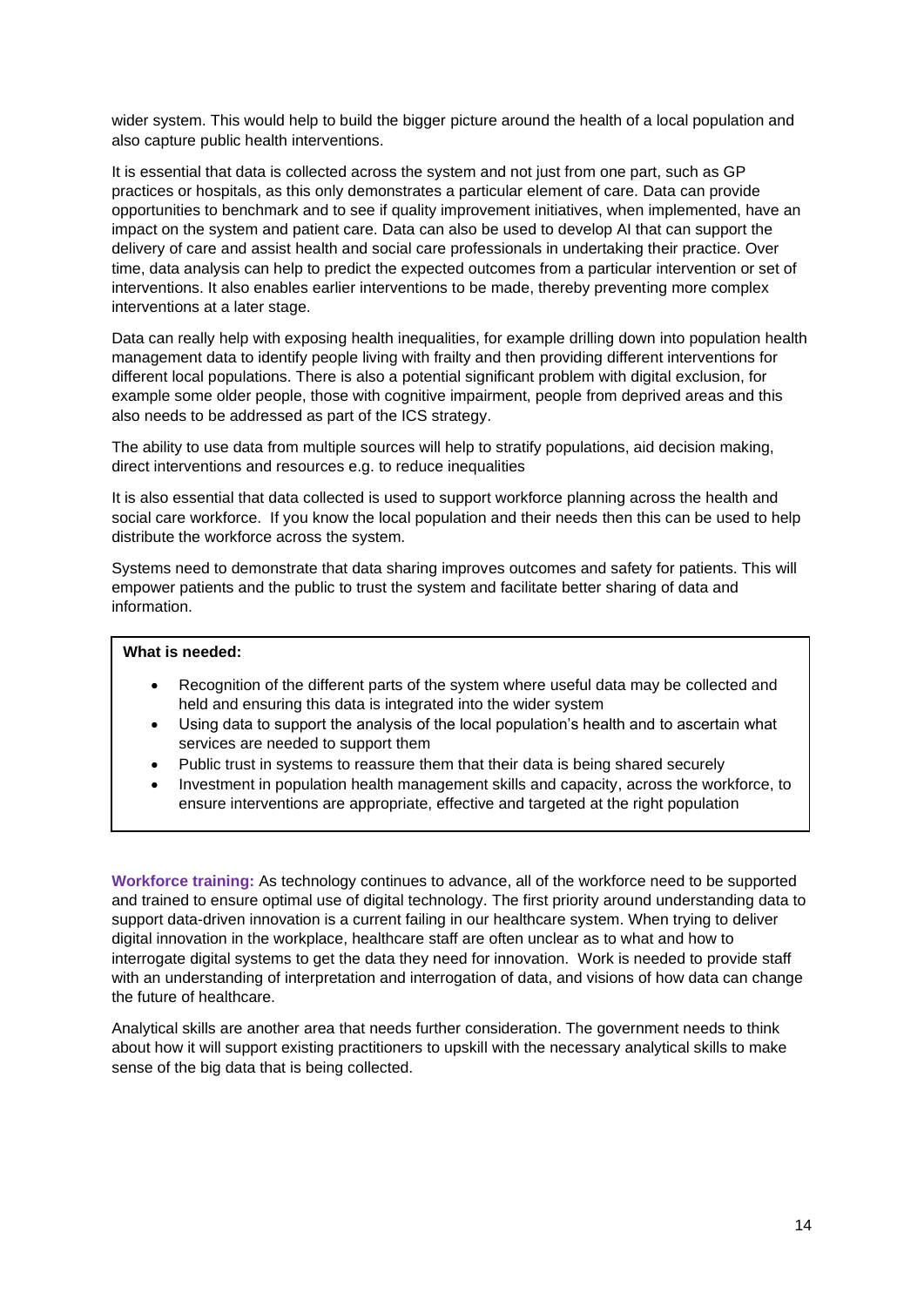**What is needed:**

• Training and upskilling of the workforce in digital literacy and use of new and innovative technology relevant to their roles

**Technology use now and in the future:** Being able to work remotely has been key for some health and care staff during the pandemic. Having ready access to data could facilitate more remote working for health and care staff where appropriate as well as enable more informed remote consultations.

It is important that digital technology is used to support health and care professionals to deliver optimum care for patients and not seen as a replacement to staff. A key area of development during the pandemic was the use of technology to enable consultations with patients to be undertaken remotely. Whilst this type of consultation is not suitable for everyone it provides a different route to advice and support for those who are able and want to use it.

Multidisciplinary teams are also coming together remotely in the use of virtual wards. As experts in medicines and their use, it is essential that pharmacists are included as part of the virtual ward team.

Personalised care will be the way of the future, where patients' treatments are more individualised to provide better outcomes. A recent pharmacogenomics report<sup>7</sup> recommends that every ICS creates an infrastructure for a pharmacogenomics service. Pharmacy teams across the whole system have a vital role to play in pharmacogenomics, particularly in primary care where most prescribing and dispensing takes place for patients. Pharmacists have a critical leadership role in the multidisciplinary team for pharmacogenomics and must be embedded into clinical pathways across specialties to improve care for individual patients.

Cyber security is a crucial area that needs to be considered and addressed. Support will be needed for many smaller organisations, such as community pharmacy and other community services to increase their ability to implement cyber security as it is becoming more and more difficult to counter cyber threat.

#### **What is needed:**

- Pharmacists and their teams need to be supported and resourced to enable them to use remote consultation technology effectively
- The skills of pharmacists need to be integrated into the delivery of care as innovation around medicines, such as pharmacogenomics, is developed

### **4. Governance**

#### **RPS view:**

**Clinical and Care Leadership.** Please see our views under Leadership on page 2. It is critical that there is an Executive Pharmacist that sits at the Integrated Care Board of an ICS. This is not currently a requirement of the proposed Health and Care Bill but getting the most value out of medicines is an essential function of an ICS. Medicines are an integral part of ICSs, whether is is prescribing, deprescribing, supporting clinical care, reducing admissions or harm from medicines, shared decision making, persoanlised care etc and pharmacists, as experts in medicines and their use, must be involved in any decisions around medicines within a system.

<sup>7</sup> https://www.rcplondon.ac.uk/projects/outputs/personalised-prescribing-using-pharmacogenomicsimprove-patient-outcomes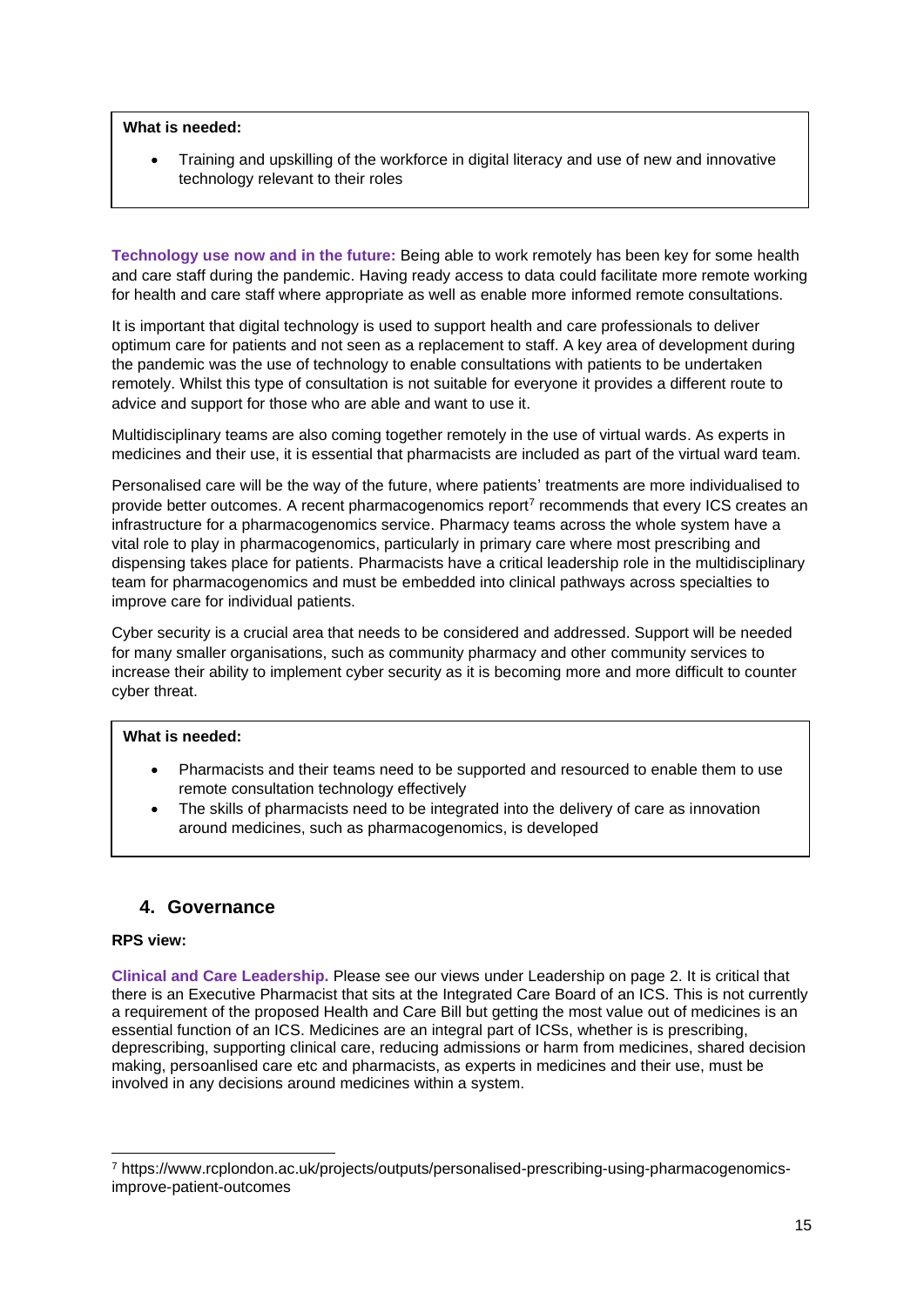We are also aware that it will be the governance arrangements that underpin the ICBs that will enable meaningful engagement at place and neighbourhood levels and it is essential that pharmacists are involved in decision making groups or sub groups, which has not happened in the past.

**Collaborative commissioning and development of services:** New ways of working and delivering care across systems need to be developed to ensure the right professional is providing the right element of the patient pathway. There needs to be more collaborative commissioning opportunities with innovative approaches, engaging with the workforce and delivering population health. Services commissioned by ICS need to be designed and organised to reflect the expertise of those who provide the care, including pharmacists and the wider primary care teams. PCNs and ICSs need to engage with primary care providers to understand how they can support local population health approaches and new innovative services. As credentialling for the pharmacy profession develops there is a need to ensure that commissioning of services is explicitly linked to credentialed level of practice.

The services that are commissioned must not increase disparities in provision and health inequalities should be at the forefront when decisions about services are made. Consideration needs to be given as to how best to use the pharmacy workforce to deliver population health and support people with long term conditions. This may involve the need to consider potential patient registration with a community pharmacy for devolved LTC management alongside shared care records and future IP practice. In Japan they provide a service in which patients select a single pharmacy to receive medication services. The findings indicate that highly tailored, in-person services provided by "My Pharmacists" are associated with not only the degree of patients' overall satisfaction, but also their evaluation of "the quality of pharmacist services." <sup>8</sup>

Once a patient has been diagnosed with a long-term condition and stabilised, ongoing support should be provided by an appropriate multidisciplinary team, including community pharmacists, which provides patient-centred, integrated care.

With continued pressures on teams, it is more important than ever to support collaboration across primary care to deliver the best outcomes for patients. A significant percentage of GP time is spent treating common ailments that could be self-managed or managed in pharmacy. The Community Pharmacist Consultation Service (CPCS) is just one example of how we can use the skills of teams across community pharmacy, general practice and the wider NHS to help patients see the right clinician at the right time. We would also like to see the development of a national Pharmacy First scheme across England.

There is a need to consider primary care more holistically, managing workforce, workload and funding, so that the system improves as a whole. PCNs are somewhat limited by contracting and administration requirements and could have been better enabled to allow more innovative approaches to commissioning support from community pharmacy.

ICS leads will need to support the implementation of nationally commissioned services across contractor professions such as pharmacy, as well as determine what additional services may be required locally within primary care. System leaders will need to ensure the delivery of the key aims of, coordinating pharmacy teams and resources across the system, driving the delivery of national strategic priorities and the NHS Long-Term Plan objectives relevant to the pharmacy professions at system and local levels, and providing assurance of good system governance. This is why there will need to be pharmacist leaders appointed at different levels of the system. As responsibility for the delivery of the national contract for community pharmacy is devolved to ICSs they will need to have a pharmacist on their board who can help navigate this contractual framework and help to demonstrate where it fits within the wider system.

Experience of local NHS bodies has shown that community pharmacy and other primary care providers have at times been marginalised in decision-making. If we are to develop innovative approaches to patient care within an Integrated Care System, working across primary and secondary care settings, pharmacy must be included alongside other partners. The primary care hierarchy needs to be addressed and disrupted. The value of primary care as a whole needs to be understood which

<sup>8</sup> https://www.sciencedirect.com/science/article/abs/pii/S1551741119300221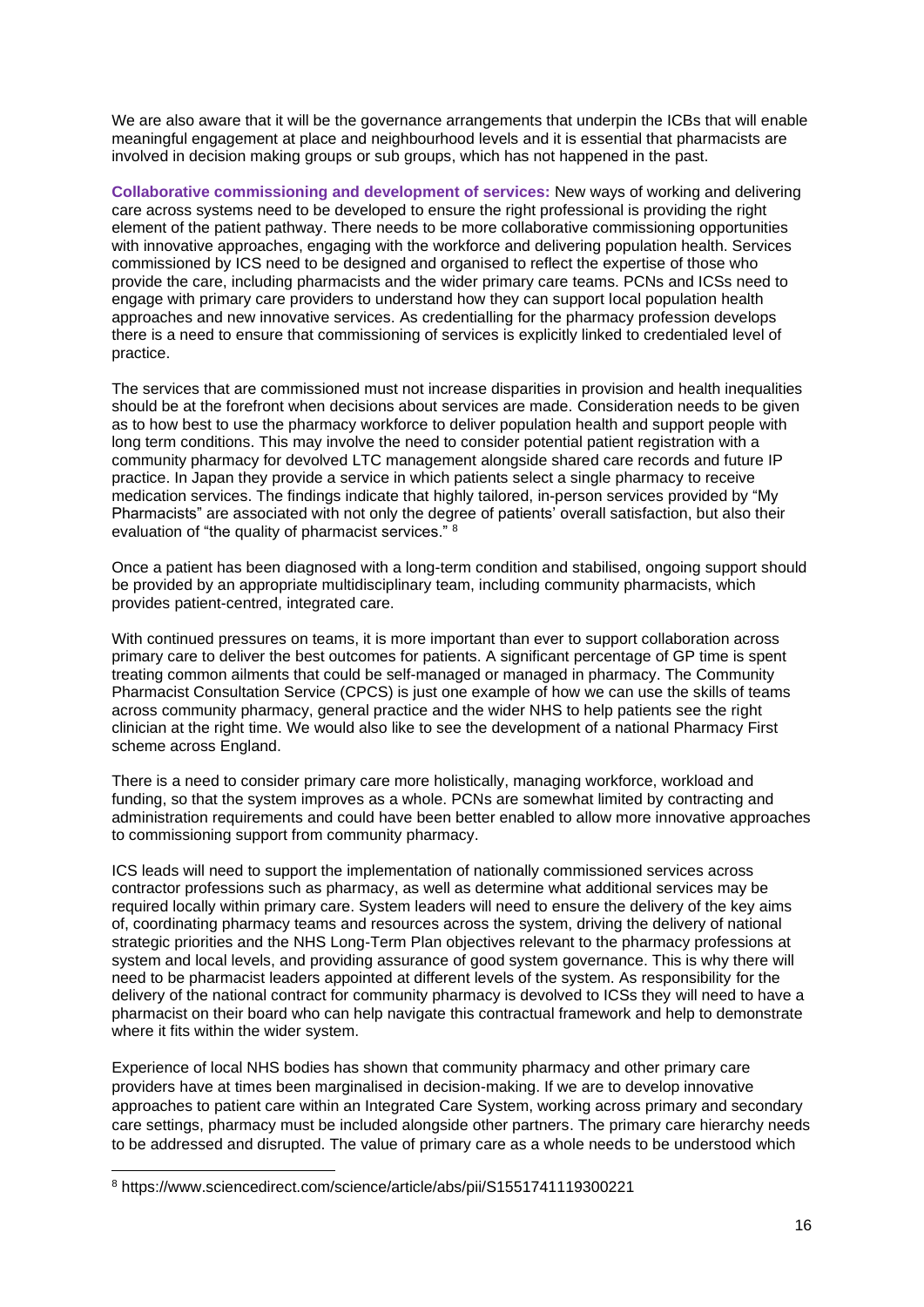includes an understanding of all the primary care roles in supporting patients and members of the public in their health and care journeys.

#### **What is needed:**

- A commissioning landscape that includes all primary care providers and commissioners across patient pathways, led by the ICS
- Enhanced and advanced services and incentives in primary care need to promote collaboration rather than competition
- The governance around how pharmacy will be included in ICB and ICS plans needs to be made clear.

**Medicines Optimisation:** Medicines spend is the largest spend in the NHS after staff wages. The use of medicines is the most common intervention made in patient care. The total expenditure on medicines in England by the NHS in 20/21 was estimated to be £16.7 billion<sup>9</sup>.

National guidance encourages the appointment of a lead pharmacist at ICS level to lead on the development of an Integrated Pharmacy and Medicines Optimisation (IPMO) plan. Having an executive level lead pharmacist to develop and implement this plan will ensure access to medicines, maximising patient outcomes, medicines sustainability and efficiency, all while ensuring safe prescribing and best use of medicines. The lead pharmacist will establish an ICS Medicines Optimisation Committee (or equivalent) acting as single point of contact for medicines at ICS level and co-ordinating medicines optimisation across all care settings. The MO Committee would establish sub-committees as required, such committees will need to be diverse and inclusive of the system, strive for equity across the system, devolve resource and decision-making and support research and spread innovation.

Medicines are a significant part of most patient pathways, so must become integrated into them to support population health and better patient outcomes. Pharmacists have touchpoints with the whole of the medicines pathway, from procurement right up to when patients are supplied their medicines, and pharmacists also have a significant role in supporting people in taking their medicines as part of shared decision-making conversations, thereby preventing significant medicines waste.

Pharmacists will be central to supporting the NHS recovery, including through increasing use of Pharmacist Independent Prescribers and commissioning innovative services to enhance patient care. This should include using pharmacists' expertise to improve prescribing and reduce medicines waste, as well as expanding the role of community pharmacists in medication reviews.

Within primary care, clinical pharmacists work as part of a multi-disciplinary team in a patient-facing role to clinically assess and treat patients, using their expert knowledge of medicines. They will undertake structured medication reviews to proactively manage people with complex polypharmacy, especially the elderly, people in care homes, those with multiple co-morbidities, frailty and people with learning disabilities or autism. Clinical pharmacists play a key role in helping to deliver the new network service specifications, particularly the delivery of the structured medication reviews, enhanced health in care homes, delivering personalised care and supporting the work on cardiovascular diagnosis and prevention. They also have a significant role in supporting further integration of PCNs and general practice with wider healthcare teams, particularly with their clinical colleagues in community, mental health and hospital pharmacy

Implementation of the National Overprescribing Review<sup>10</sup> is key to exploring how medicines are viewed differently and ICSs will need to explore how pharmacists, and other clinicians, can be best supported to put those recommendations into practice. Any changes to medicines should not be

<sup>9</sup> https://www.nhsbsa.nhs.uk/statistical-collections/prescribing-costs-hospitals-and-communityengland/prescribing-costs-hospitals-and-community-england-202021 10

https://assets.publishing.service.gov.uk/government/uploads/system/uploads/attachment\_data/file/10 19475/good-for-you-good-for-us-good-for-everybody.pdf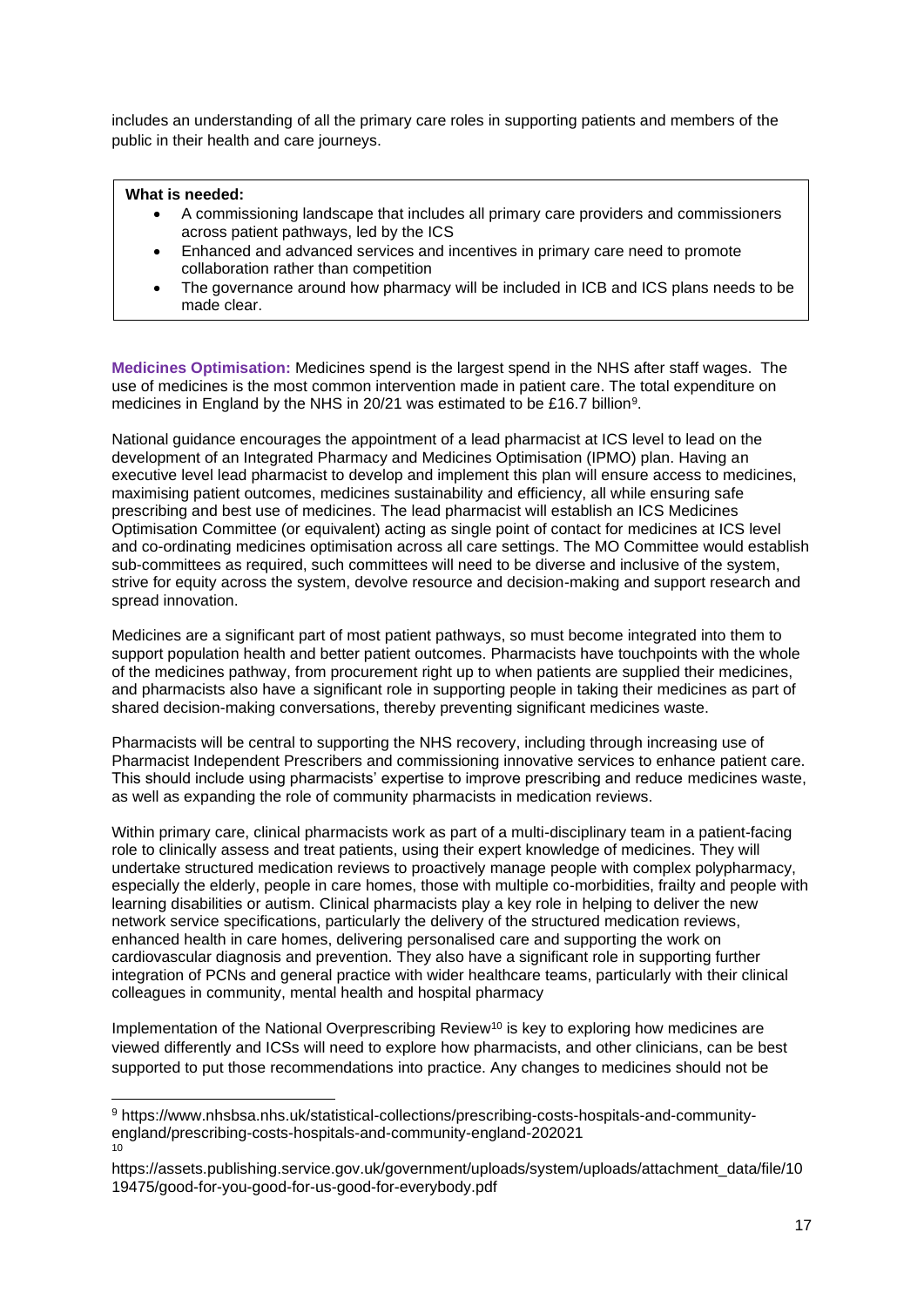completed in isolation, but consideration should be given to the entire supply chain from procurement through to patient impact. As the number of individuals with multiple morbidities become more prevalent, the challenges associated with prescribing the right medicines and supporting patients to use them effectively should not be underestimated. This increase in complexity means that besides developing and maintaining prescribing competency for individual conditions, prescribers have the challenge of keeping up to date with new medicines, manage the risk of adverse events and the potential for interaction between medicines prescribed for different conditions. Managing polypharmacy is where the expertise of the pharmacist is essential as part of multidisciplinary approaches to care. The in-depth pharmacology, therapeutics and medicines expertise of the pharmacist is essential when considering the optimal medicines regimen for a person with multiple morbidities.

The abolition of the CCGs and how medicines are commissioned will require pharmacy leaders to engage with PCNs and provider collaboratives to implement strategic plans and services that would normally be undertaken by CCGs..

Medicines also play a big role in the sustainability / Net Zero agenda and the adoption of a net-zero approach to the procurement and use of medicines. Pharmacists and their teams can undertake a number of actions to support this ambition in terms of the medicines' agenda<sup>11</sup>, including:

- Taking a person-centred approach to medicines use. Patients must be well-informed and actively involved in decisions about their care
- Providing medication reviews to identify potential medicines waste, improve compliance, deprescribe medicines not required, and change from high to low carbon products and low environmental impact alternatives where appropriate
- Educating the public about not stockpiling medicines, only ordering the repeat medications they need, and disposing of unwanted medicines appropriately

### **EXAMPLE**: See case studies 3 and 4 in [RPS Recommendations and Case Studies for Integrated Care](https://www.rpharms.com/england/nhs-transformation/ics-recommendations)  [Systems.](https://www.rpharms.com/england/nhs-transformation/ics-recommendations)

#### **What is needed:**

- ICSs must appoint a chief pharmacist on their ICS board to support the whole of the pharmacy workforce and to ensure medicines optimisation across the system.
- Taking into account the spend on medicines, medicines optimisation and the utilisation of the skills and expertise of pharmacists, needs to be a key priority for systems
- Medicines must be seen by the system as an investment and not a cost. Focus has to be on using this investment wisely, and recognition that good prescribing reduces health inequalities, improves outcomes and is effective at reducing overall healthcare resource utilisation

**Investment:** There needs to be adequate investment in primary care as this is where the majority of an individual's health and care needs are met.

Funding must be adequate to support the delivery of high-quality services at both place and system levels. Ideally there would need to be real organisational restructures so that the funding follows the patient flow through the whole of the system. This will mean that the funding is linked to function rather than form and would ensure that patients receive the most appropriate services for their needs at any one time in their patient journey.

<sup>11</sup> https://www.rpharms.com/recognition/all-our-campaigns/policy-a-z/sustainability-policy/policies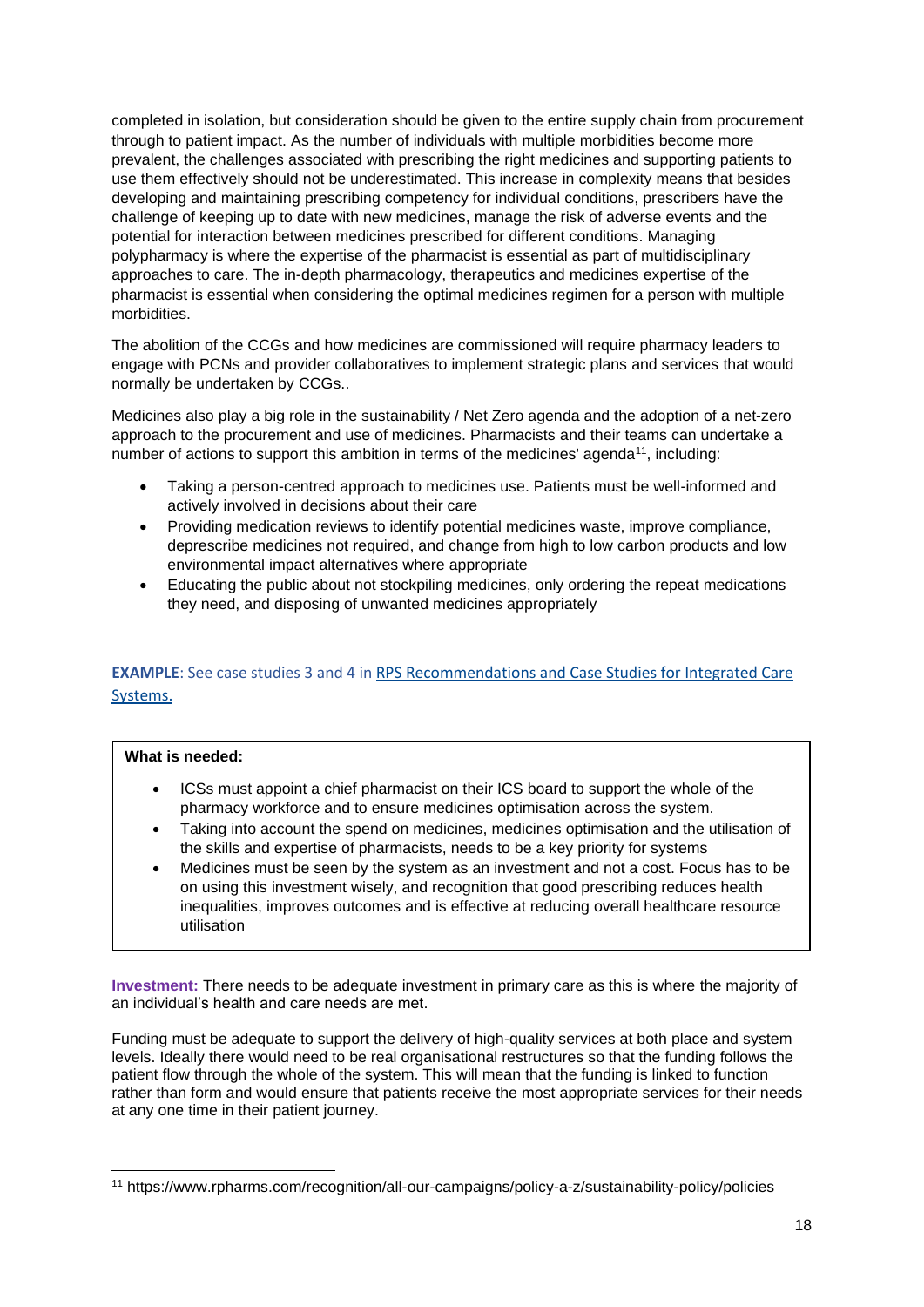Currently, different parts of the system have different methods of grading staff. In the future, it would be beneficial to explore how a payment structure could be managed across all of the system as this would aid portfolio working and also enhance career development across the wider system.

**Leadership:** There needs to be a strong voice for primary care at system leadership and place-based levels. This must take place through critical leadership roles including pharmacy, clinical directors, teams across Primary Care Networks (PCNs) who build partnerships in neighbourhoods spanning pharmacy, general practice, community and mental health care, social care, dentistry, optometry and the voluntary sector. Please also see the section on leadership under workforce.

## **5. Data, population health management, demand / capacity, risk stratification and health inequalities**

#### **RPS View:**

Please also see our response under Non-Physical Access.

As we have mentioned previously, having access to the information about the person you are caring for is critical to making good clinical or care decisions. All health and care professionals who interact with patients will need to have read and write access to the relevant information so as to provide the best possible care. This also means individuals themselves having access to their records and being able to input data such as blood pressure readings etc.

#### **EXAMPLE**: See Case Study 6 i[n RPS Recommendations and Case Studies for Integrated Care Systems](https://www.rpharms.com/england/nhs-transformation/ics-recommendations)

**Standardisation of data:** Data should be collected and shared in standardised formats so that it is easily transferred across systems. Consideration needs to be given to developing national guidelines to prevent duplication, particularly in applying digital standards and Information Governance processes. The interoperability of data is also key to information sharing and the current clinical standards that the Professional Records Standard Body produce need to be supported and implemented across systems. Having this standardisation will also enable optimal referral pathways that facilitate the referral of patients to and from different parts of the system and across different health and care providers.

#### **What is needed**

• Clinical standards need to be developed at a national level and become embedded into all IT systems

**Data driven care:** We have referred to the need to use data consistently to support the development of services that are needed for the population they are aiming to serve, including addressing health inequalities. We have also mentioned that community pharmacies may hold relevant data on the local population that is currently not shared with the wider system. Both primary care and the wider ICS, need to engage with pharmacies to support the interpretation of the data they hold so they can better deliver population health and base the care provided on the data available.

There is a real need to use population health data to determine the needs of a population and we believe that the place-based level is probably the best level for this. Places need to gather intelligence across their population using existing networks and then use this population health data to find out which communities are being underserved, and where the gaps are. And this gathering of data needs to include all of those involved in the provision of health and care for the local population.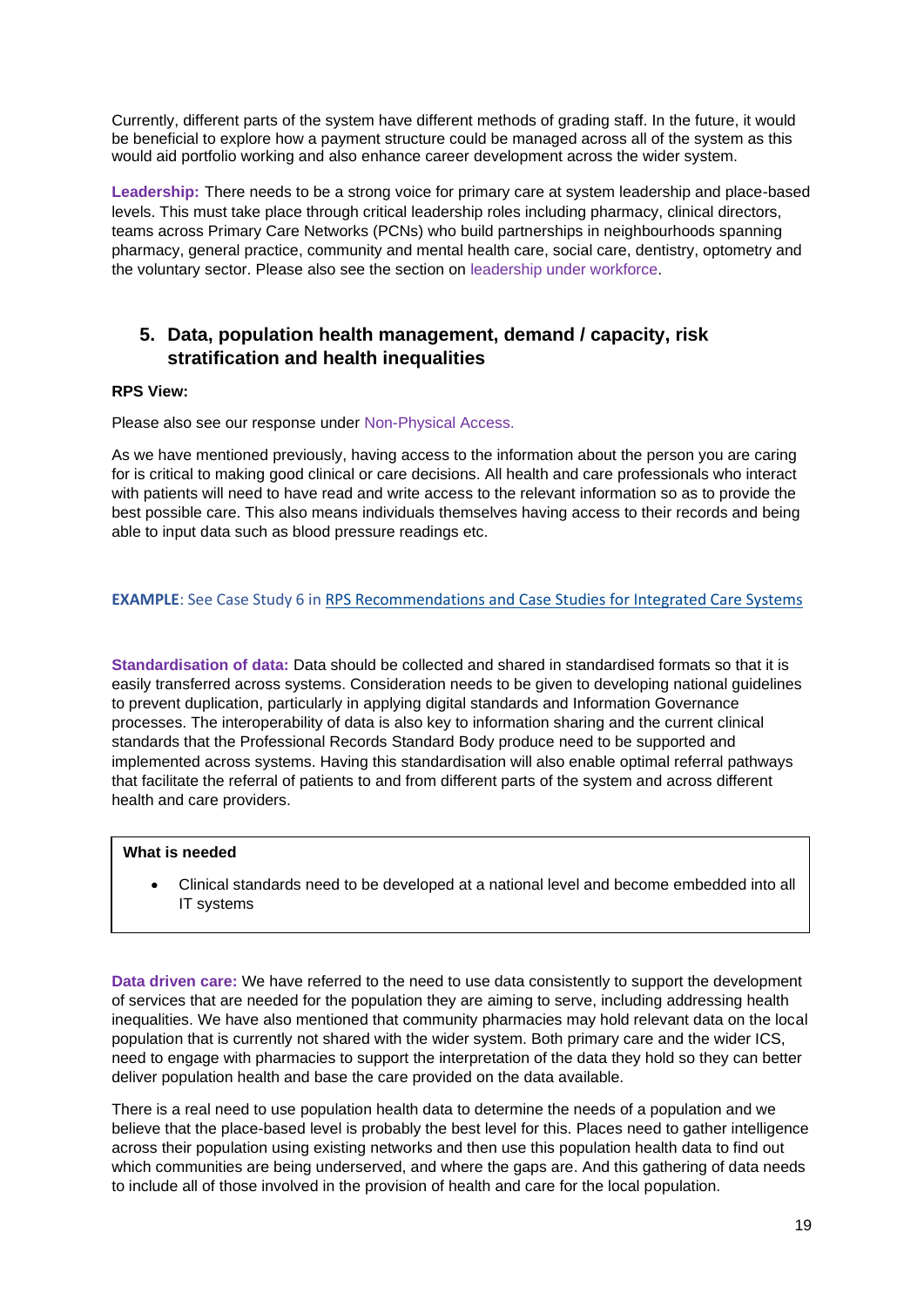In terms of pharmacy and medicines we believe that pharmacists need to work alongside their ICS digital transformation teams to ensure alignment with medication supply and to support primary care access demands such as enabling digital prescription request access.

Systems need to create single access dashboards to support pharmacy baselines and quality information data gathering to encompass all sectors of pharmacy, which will support the triangulation of services and better patient care.

#### **What is needed:**

- Dedicated data analytics resource within PCNs and ICSs
- Engagement with all elements of the system that collect and hold relevant data on the local population
- Visible website per ICS that is public friendly and updates on what is happening and how to get involved

## **6. Communities and Engagement**

#### **RPS view:**

**Personalised care:** It is essential that all those providing care to patients and the public have a good understanding of personalised care and what this means in terms of the care they are providing. In terms of pharmacists and their teams, much of their interactions with patient and the public is around the medicines they are taking or in providing health and lifestyle advice. Being able to have shared decision-making conversations with patient and the public will lead to people having a better understanding about their medicines and enable individuals to make informed decisions about their care. In the longer term this will lead to better patient outcomes.

However, not every interaction needs to involve a medicine and there is more that pharmacists and their teams can do in terms of non-medical interventions. To date, pharmacists working in primary care have not been fully integrated into social prescribing. Pharmacists, particularly those working in the community, often see people who would benefit from social prescribing before the individual feels the needs to access other parts of the health service. This provides an opportunity to identify people earlier on and refer them to a link worker for the support they need.

Health care needs to be holistic. It is not about just responding to ill health and treating symptoms but addressing and preventing drivers like social injustice and health inequalities. The personalised care approach empowers and enables people to take control of their health and wellbeing, which improves health outcomes. Health care professionals across the system need to support people to be empowered.

#### **What is needed:**

- Pharmacists need to be supported, in terms of education and training, to enable them to have shared decision-making conversation with patients and the public
- Fully explore the role of pharmacists in social prescribing

**Co-production:** In order for ICSs to deliver the best services for their population they need to engage patients and the public in the development of the service, right from the initial development. Health and care professionals need to work with their patients and members of the public to understand what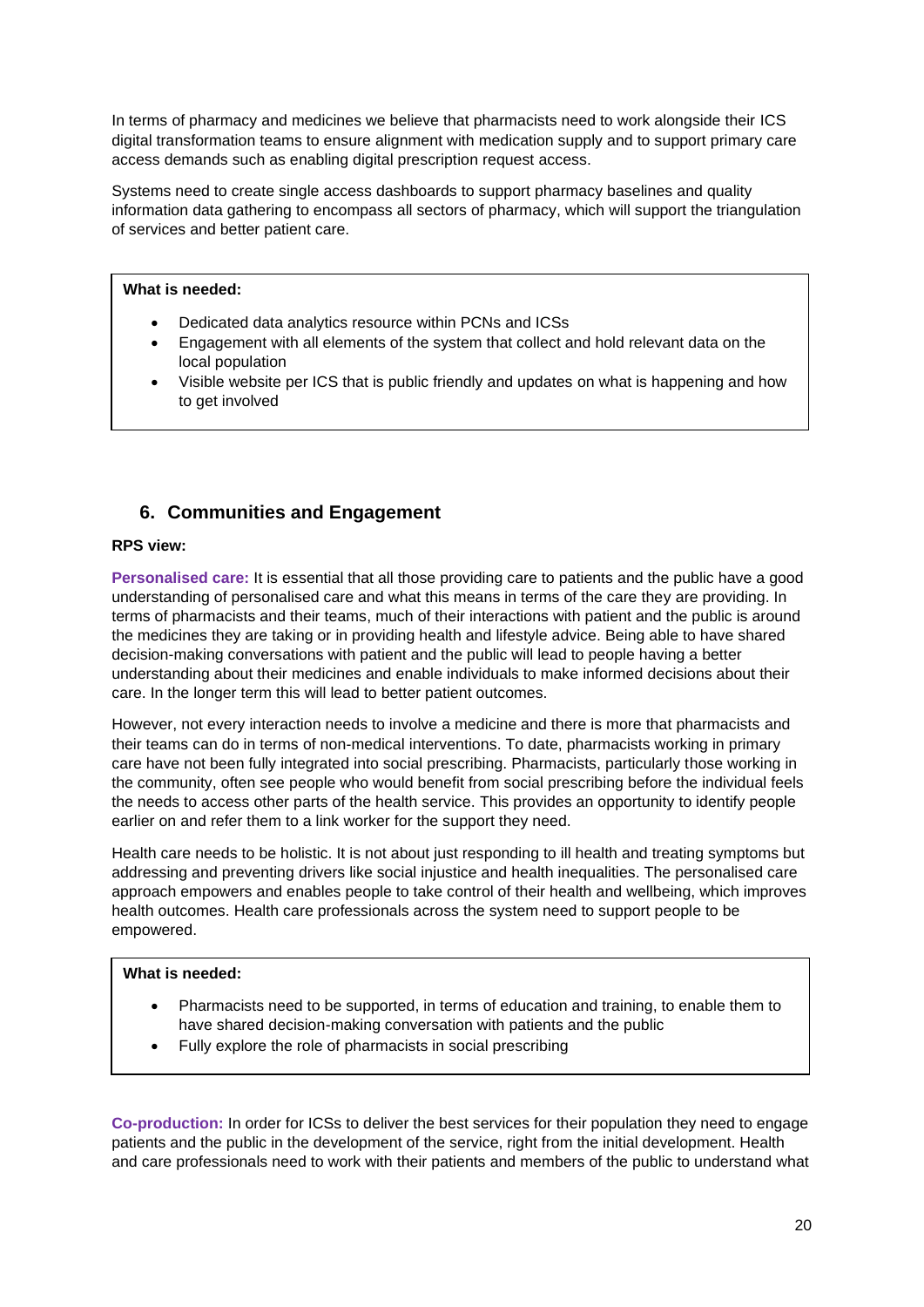they need to improve their health and care. This obviously links to being able to collect the right data across a system and interpret it to demonstrate what is happening currently in a locality.

General practices have patient participation groups (PPGs) which help to inform the direction of travel for that practice. PPGs could be used across PCNs to help inform the development and delivery of all of primary care within an area.

#### **What is needed:**

• Explore the use of patient participation groups across a PCN

**Know your population:** It is important that PCNs understand who their population are, the diversities within their populations, and therefore their diverse needs in terms of health and care support. PCNs, and also ICSs, need to have flexibility to deliver the care that is needed to meet the needs of their populations.

Local pharmacy teams can act as champions and play an active role in breaking down the invisible barriers of tradition, religion and culture, and engaging with their communities. Community pharmacy staff often live within the same area where the pharmacy is located and have an understanding of the cultural differences within the local communities enabling them to adapt the way they communicate with patient and the public. For example, they may speak one of the local dialects or languages and so be able to communicate with patients or the public in their language of choice.

Pharmacists can have a key role to play in dispelling myths and creating trust within localities. By understanding the local cultures they are able to explain the benefits of a service or why someone should consider doing something and this will impact on how an individual takes responsibility for their own care.

#### **What is needed**

• Real engagement with local communities to understand their diversity and their needs

**Social Care**. ICS have responsibility across health and social care and the Integrated Care Partnerships will be critical in ensuring that these two elements of care come together to benefit patients and the wider population. Pharmacists working in primary care have a significant role to play in supporting the social care agenda. This is particularly apparent in care homes and we welcomed the national investment from NHSE/I in recent years to support the role of primary care pharmacists working in care homes to support residents and staff around medicines.

Pharmacists are also working in local communities and have a significant role in supporting people to be able to access their care closer to home. Many frail and elderly people, people with complex care or those with multiple LTCS are often taking several medicines and may be struggling to manage them all. Enabling pharmacists to support patients in their own homes in terms of medicines optimisation will help to provide better outcomes for these patients and potentially prevent them needing more advanced care.

**Mental Health:** Many people with mental health problems experience poorer care than they should, and much of this relates to getting the right treatment. Pharmacists can play a vital role in providing accessible services to support people's mental health, not only to help people get the most from their medicines, but also around looking after their general health and wellbeing. Whether it is spotting early signs of mental health problems, managing long-term conditions, providing expert medicines advice to colleagues or signposting to other forms of support, pharmacists working across the system are ideally placed to ensure people get the help they need.